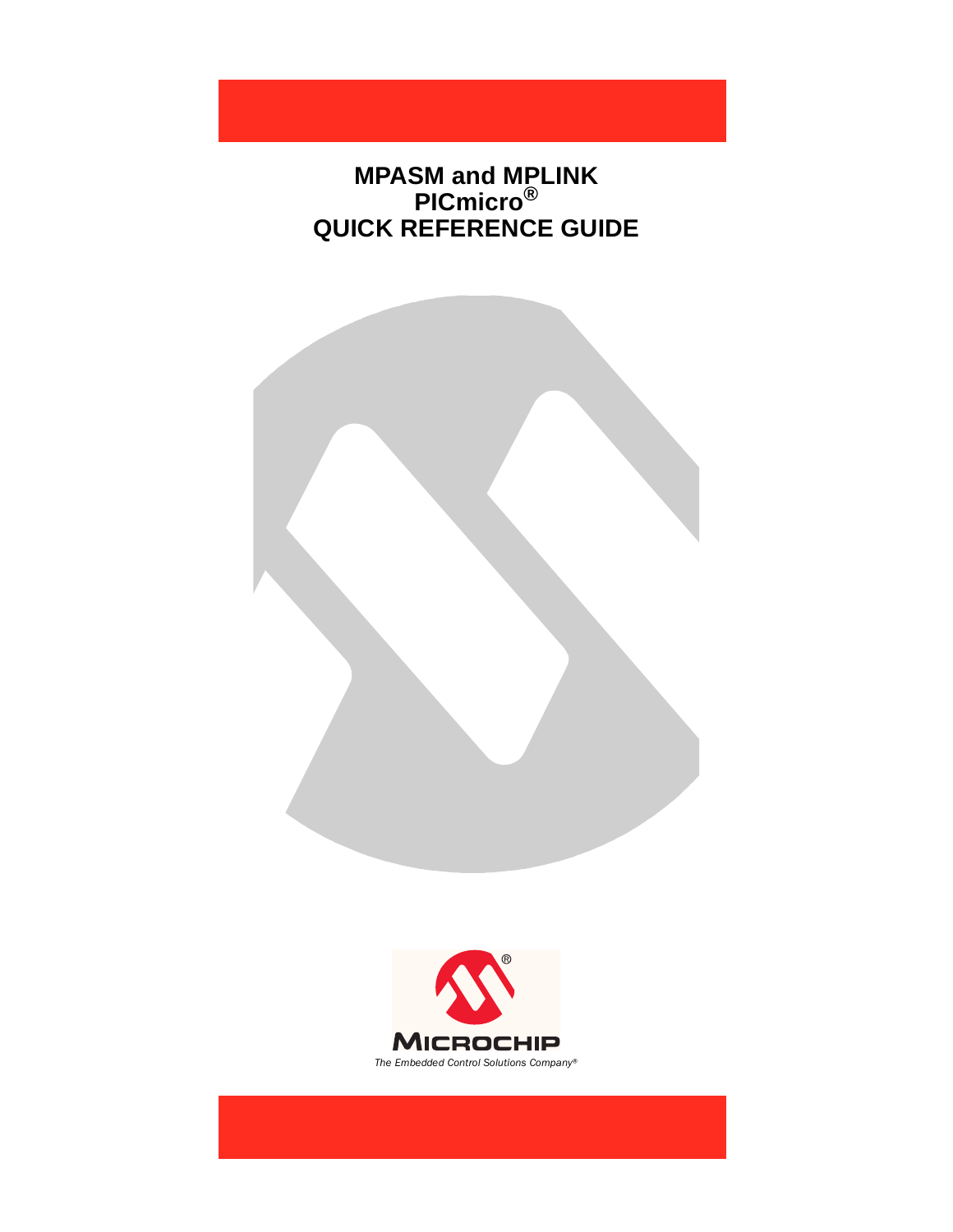# **MPASM Quick Reference Guide**

This Quick Reference Guide gives all the instructions, directives, and command line options for the Microchip MPASM Assembler.

#### **MPASM Directive Language Summary**

| <b>Directive</b> | <b>Description</b>                              | <b>Syntax</b>                                                                         |
|------------------|-------------------------------------------------|---------------------------------------------------------------------------------------|
|                  |                                                 |                                                                                       |
| <b>CONSTANT</b>  | Declare Symbol Constant                         | constant <label> [= <expr>,</expr></label>                                            |
| #DEFINE          | Define Text Substitution                        | #define <name><br/>[(carg&gt;,,<arg>)]<value>]</value></arg></name>                   |
| <b>END</b>       | End Program Block                               | end                                                                                   |
| EQU              | Define Assembly Constant                        | <label> equ <expr></expr></label>                                                     |
| <b>ERROR</b>     | Issue an Error Message                          | error " <text_string>"</text_string>                                                  |
| ERROR-<br>LEVEL  | Set Messge Level                                | errorlevel 0 1 2 <+-> <msg></msg>                                                     |
| #INCLUDE         | Include Source File                             | include < <include file="">&gt;<br/>include "<include_file>"</include_file></include> |
| <b>LIST</b>      | Listing Options                                 | list [ <option>[,,<option>]]</option></option>                                        |
| <b>MESSG</b>     | User Defined Message                            | messg " <message_text>"</message_text>                                                |
| <b>NOLIST</b>    | Turn off Listing Output                         | nolist                                                                                |
| ORG              | Set Program Origin                              | <label> org <expr></expr></label>                                                     |
| PAGE             | Insert Listing Page Eject                       | page                                                                                  |
| <b>PROCESSOR</b> | Set Processor Type                              | processor <processsor_type></processsor_type>                                         |
| <b>RADIX</b>     | <b>Specify Default Radix</b>                    | radix <default_radix></default_radix>                                                 |
| <b>SET</b>       | Assign Value to Variable                        | <label> set <expr></expr></label>                                                     |
| <b>SPACE</b>     | Insert Blank Listing Lines                      | space [ <expr>]</expr>                                                                |
| <b>SUBTITLE</b>  | Specify Program Subtitle                        | subtitl " <sub_text>"</sub_text>                                                      |
| <b>TITLE</b>     | Specify Program Title                           | title " <title_text>"</title_text>                                                    |
| #UNDEFINE        | Delete a Substitution<br>Label                  | #undefine <label></label>                                                             |
| VARIABLE         | Declare Symbol Variable                         | variable <label> [= <expr>,,]</expr></label>                                          |
|                  |                                                 |                                                                                       |
| ELSE             | Begin Alternative Assem-<br>bly to IF           | else                                                                                  |
| <b>ENDIF</b>     | <b>End Conditional Assembly</b>                 | endif                                                                                 |
| <b>ENDW</b>      | End a While Loop                                | endw                                                                                  |
| IF               | <b>Begin Conditional ASM</b><br>Code            | if <expr></expr>                                                                      |
| <b>IFDEF</b>     | Execute If Symbol Defined ifdef <label></label> |                                                                                       |
| <b>IFNDEF</b>    | Execute If Symbol Not<br>Defined                | ifndef <label></label>                                                                |
| <b>WHILE</b>     | Perform Loop While True                         | while <expr></expr>                                                                   |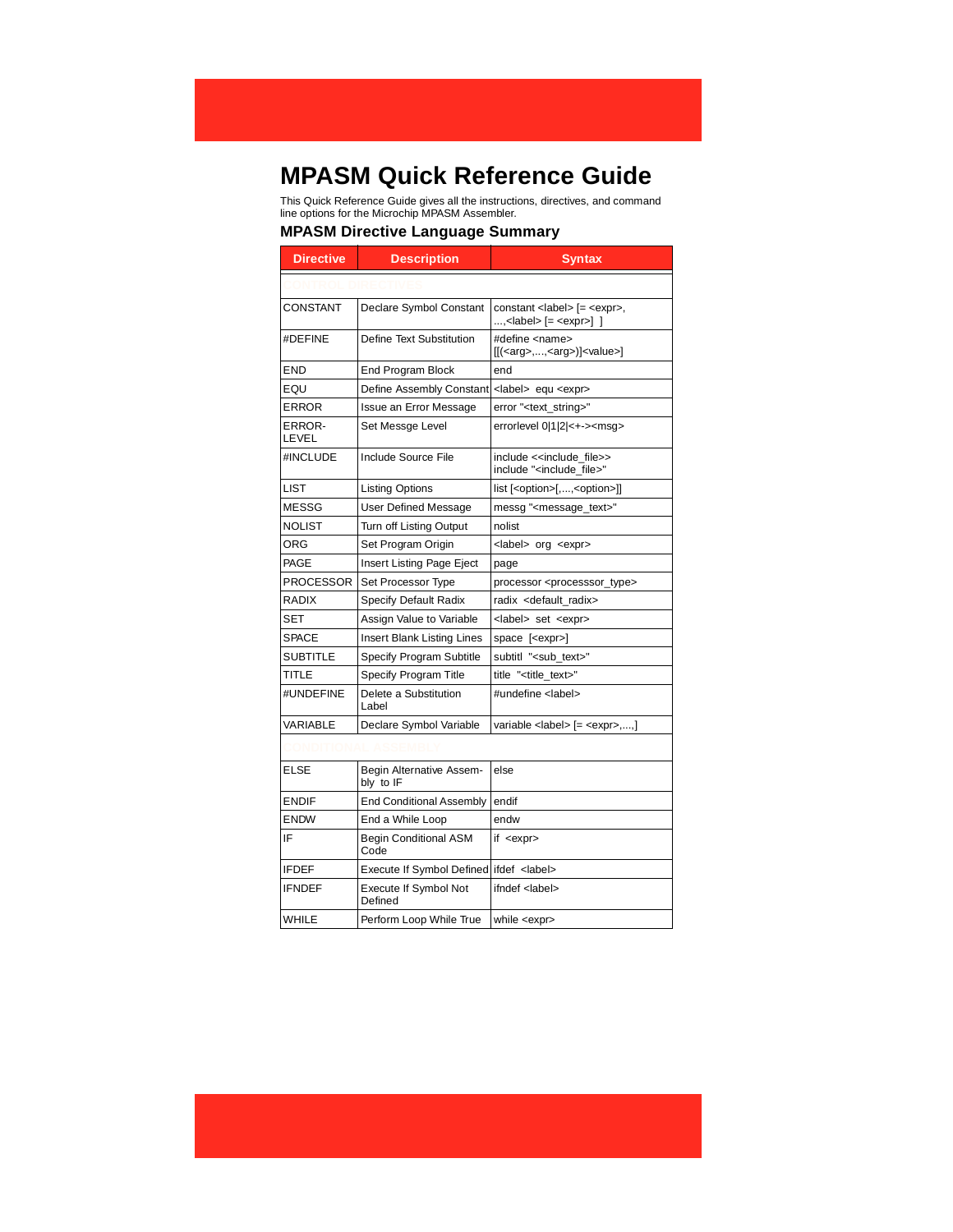## **MPASM Directive Language Summary (Continued)**

| <b>Directive</b> | <b>Description</b>                 | <b>Syntax</b>                                                                                                              |  |
|------------------|------------------------------------|----------------------------------------------------------------------------------------------------------------------------|--|
|                  |                                    |                                                                                                                            |  |
| BADRAM           | Specify invalid RAM loca-<br>tions | _badram <expr></expr>                                                                                                      |  |
| <b>CBLOCK</b>    | Define Block of Constants          | cblock [ <expr>]</expr>                                                                                                    |  |
| __CONFIG         | Set configuration bits             | config <expr> OR<br/>_config <addr>, <expr></expr></addr></expr>                                                           |  |
| DA               | Pack Strings in 14-bit<br>Memory   | $\left[$ <label><math>\right]</math> da <expr><math>\left[</math>, <expr2>, ,<br/><exprn>]</exprn></expr2></expr></label>  |  |
| <b>DATA</b>      | Create Numeric/Text Data           | data <expr>,[,<expr>,,<expr>] data<br/>"<text_string>"[,"<text_string>",]</text_string></text_string></expr></expr></expr> |  |
| DB               | Declare Data of One Byte           | db <expr>[,<expr>,,<expr>]</expr></expr></expr>                                                                            |  |
| DE               | Declare EEPROM Data                | de <expr>[,<expr>,,<expr>]</expr></expr></expr>                                                                            |  |
| DT               | Define Table                       | dt <expr>[,<expr>,,<expr>]</expr></expr></expr>                                                                            |  |
| <b>DW</b>        | Declare Data of One Word           | $dw$ <expr> [,<expr>,,<expr>]</expr></expr></expr>                                                                         |  |
| <b>ENDC</b>      | <b>End CBlock</b>                  | endc                                                                                                                       |  |
| FILL             | Specify Memory Fill Value          | fill <expr>, <count></count></expr>                                                                                        |  |
| <b>IDLOCS</b>    | Set ID locations                   | _ _idlocs <expr></expr>                                                                                                    |  |
| MAXRAM           | Specify max RAM adr                | _maxram <expr></expr>                                                                                                      |  |
| <b>RES</b>       | Reserve Memory                     | res <mem_units></mem_units>                                                                                                |  |
|                  |                                    |                                                                                                                            |  |
| <b>ENDM</b>      | End a Macro Definition             | endm                                                                                                                       |  |
| <b>EXITM</b>     | Exit from a Macro                  | exitm                                                                                                                      |  |
| <b>EXPAND</b>    | <b>Expand Macro Listing</b>        | expand                                                                                                                     |  |
| <b>LOCAL</b>     | Declare Local Macro Vari-<br>able  | local <label> [,<label>]</label></label>                                                                                   |  |
| <b>MACRO</b>     | Declare Macro Definition           | <label> macro [<arg>,,<arg>]</arg></arg></label>                                                                           |  |
| <b>NOEXPAND</b>  | Turn off Macro Expansion           | noexpand                                                                                                                   |  |
|                  |                                    |                                                                                                                            |  |
| <b>BANKISEL</b>  | Select Bank for indirect           | bankisel <label></label>                                                                                                   |  |
| <b>BANKSEL</b>   | Select RAM bank                    | banksel <label></label>                                                                                                    |  |
| CODE             | Executable code section            | [ <name>] code [<address>]</address></name>                                                                                |  |
| EXTERN           | Declare external label             | extern <label> [, <label>]</label></label>                                                                                 |  |
| GLOBAL           | Export defined label               | extern <label> [ .<label>]</label></label>                                                                                 |  |
| <b>IDATA</b>     | Initialized data section           | [ <name>] idata [<address>]</address></name>                                                                               |  |
| <b>PAGESEL</b>   | Select ROM page                    | pagesel <label></label>                                                                                                    |  |
| <b>UDATA</b>     | Uninitialized data section         | [ <name>] udata [<address>]</address></name>                                                                               |  |
| UDATA_ACS        | Access uninit data sect            | [ <name>] udata_acs [<address>]</address></name>                                                                           |  |
| <b>UDATA OVR</b> | Overlay uninit data sect           | [ <name>] udata_ovr [<address>]</address></name>                                                                           |  |
| <b>UDATA SHR</b> | Shared uninit data sect            | [ <name>] udata_shr [<address>]</address></name>                                                                           |  |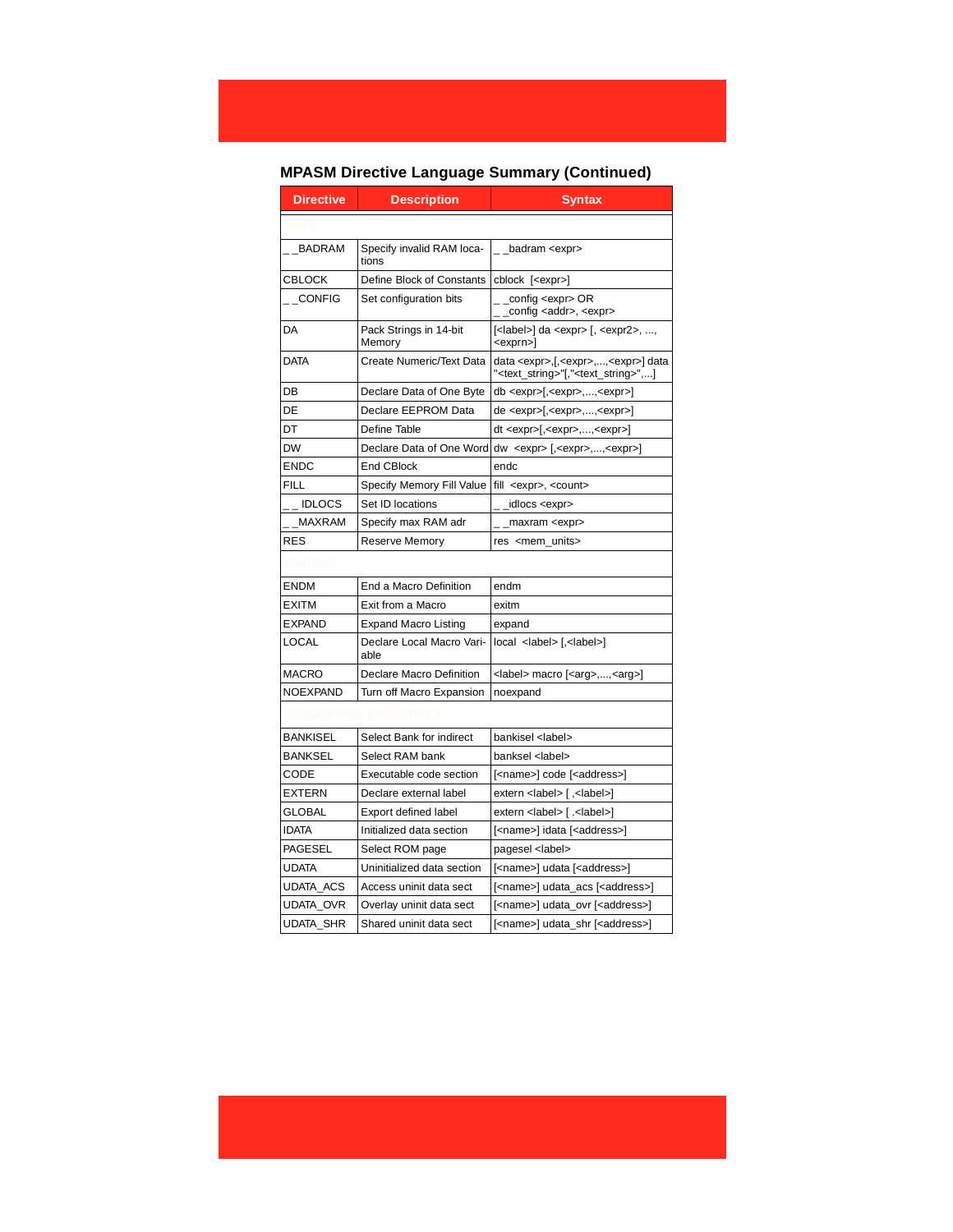#### **MPASM Radix Types Supported**

| Radix                 | <b>Syntax</b>                                             | <b>Example</b> |
|-----------------------|-----------------------------------------------------------|----------------|
| Decimal               | D' <digits>'<br/>.<digits></digits></digits>              | D'100'<br>.100 |
| Hexadecimal (default) | H' <hex_digits>'<br/>0x<hex digits=""></hex></hex_digits> | H'9f'<br>0x9f  |
| Octal                 | O' <octal_digits>'</octal_digits>                         | O'777'         |
| Binary                | B' <binary digits="">'</binary>                           | B'00111001'    |
| Character (ASCII)     | ' <character>'<br/>A'<character>'</character></character> | A'C'<br>'C'    |

## **MPLINK Command Line Options**

| <b>Option</b> | <b>Description</b>                                |  |
|---------------|---------------------------------------------------|--|
| /o filename   | Specify output file 'filename'. Default is a out. |  |
| /m filename   | Create map file 'filename'.                       |  |
| /l pathlist   | Add directories to library search path.           |  |
| /k pathlist   | Add directories to linker script search path.     |  |
| /n length     | Specify number of lines per listing page.         |  |
| /h, /?        | Display help screen.                              |  |
| /a hexformat  | Specify format of hex output file.                |  |
| /q            | Quiet mode.                                       |  |
| /d            | Don't create an absolute listing file.            |  |

# **Key to 12, 14, and 16-bit PICmicro Family Instruction Sets**

| <b>Field</b> | <b>Description</b>                                                                                    |                                                                                      |  |  |  |  |  |
|--------------|-------------------------------------------------------------------------------------------------------|--------------------------------------------------------------------------------------|--|--|--|--|--|
| b            | Bit address within an 8 bit file register                                                             |                                                                                      |  |  |  |  |  |
| d            | Destination select:<br>$d = 0$<br>$d = 1$                                                             | Store result in W (f0A).<br>Store result in file register f.<br>Default is $d = 1$ . |  |  |  |  |  |
| f            | Register file address (0x00 to 0xFF)                                                                  |                                                                                      |  |  |  |  |  |
| k            | Literal field, constant data or label                                                                 |                                                                                      |  |  |  |  |  |
| W            | Working register (accumulator)                                                                        |                                                                                      |  |  |  |  |  |
| X            | Don't care location                                                                                   |                                                                                      |  |  |  |  |  |
| İ            | Table pointer control; $i = 0$<br>Do not change.<br>Increment after instruction execution.<br>$i = 1$ |                                                                                      |  |  |  |  |  |
| p            | Peripheral register file address (0x00 to 0x1f)                                                       |                                                                                      |  |  |  |  |  |
| $\ddagger$   | Table byte select;<br>$t = 0$<br>$t = 1$                                                              | Perform operation on lower byte.<br>Perform operation on upper byte.                 |  |  |  |  |  |
| PH:PL        | Multiplication results registers                                                                      |                                                                                      |  |  |  |  |  |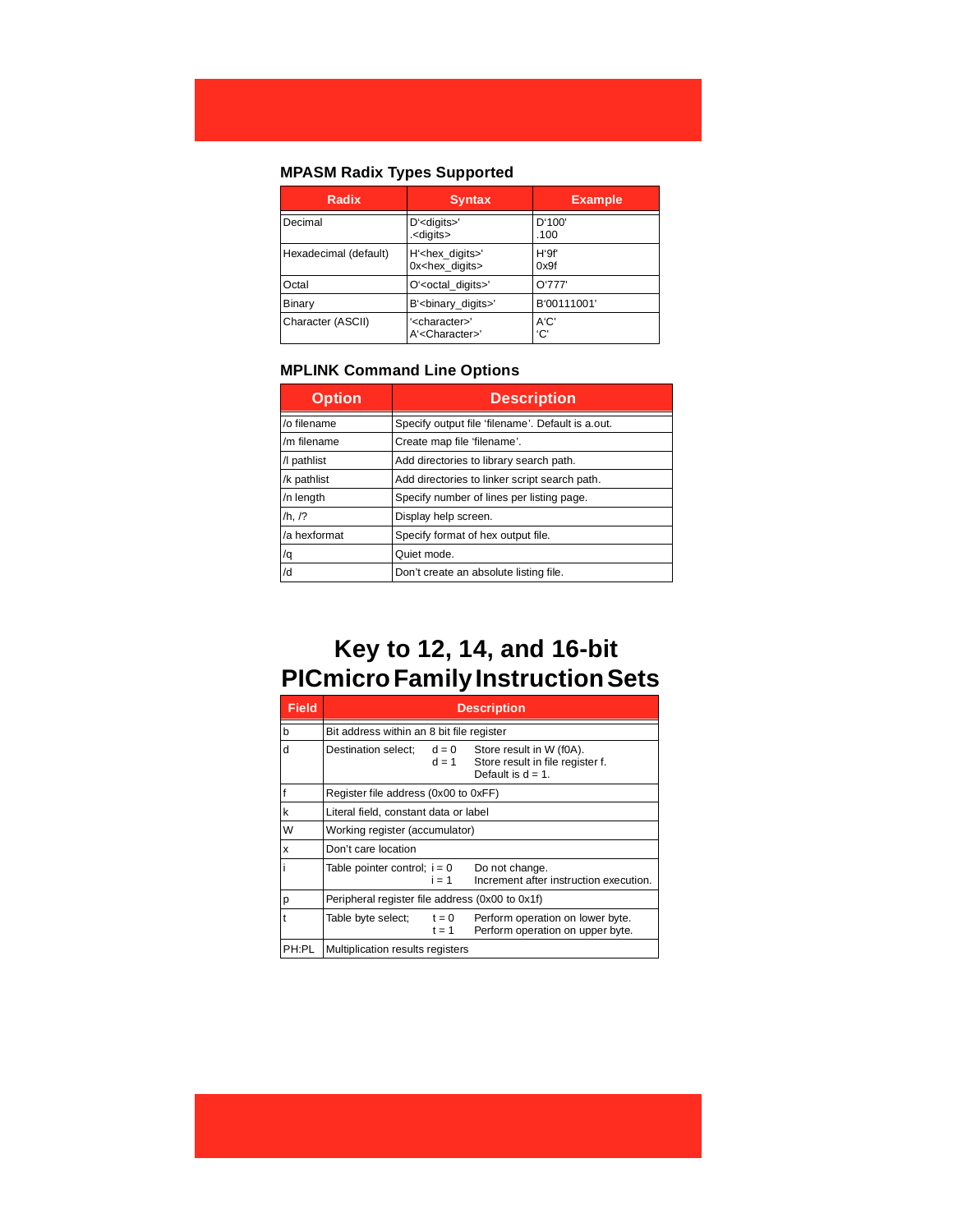## **12-Bit Core Instruction Set: 12-Bit Core Literal and Control Operations**

| <b>Hex</b> | <b>Mnemonic</b> |   | <b>Description</b>         | <b>Function</b>                                    |
|------------|-----------------|---|----------------------------|----------------------------------------------------|
| Ekk        | <b>ANDLW</b>    | k | AND literal and W          | k .AND. $W \rightarrow W$                          |
| 9kk        | CALL            | k | Call subroutine            | $PC + 1 \rightarrow TOS, k \rightarrow PC$         |
| 004        | <b>CLRWDT</b>   |   | Clear watchdog timer       | $0 \rightarrow WDT$ (and<br>Prescaler if assigned) |
| Akk        | GOTO            | k | Goto address (k is 9 bits) | $k \rightarrow PC(9 \text{ bits})$                 |
| <b>Dkk</b> | <b>IORLW</b>    | k | Incl. OR literal and W     | k .OR. $W \rightarrow W$                           |
| Ckk        | <b>MOVLW</b>    | k | Move Literal to W          | $k \rightarrow W$                                  |
| 002        | <b>OPTION</b>   |   | Load OPTION Register       | $W \rightarrow$ OPTION Register                    |
| 8kk        | <b>RETLW</b>    | k | Return with literal in W   | $k \rightarrow W$ , TOS $\rightarrow PC$           |
| 003        | <b>SLEEP</b>    |   | Go into Standby Mode       | $0 \rightarrow WDT$ , stop osc                     |
| 00f        | TRIS            |   | Tristate port f            | $W \rightarrow I/O$ control reg f                  |
| <b>Fkk</b> | <b>XORLW</b>    | k | Exclusive OR literal and W | k .XOR. W $\rightarrow$ W                          |

#### **12-Bit Core Byte Oriented File Register Operations**

| <b>Hex</b> | <b>Mnemonic</b> |              | <b>Description</b>        | <b>Function</b>                               |
|------------|-----------------|--------------|---------------------------|-----------------------------------------------|
| 1Cf        | <b>ADDWF</b>    | f,d          | Add W and f               | $W + f \rightarrow d$                         |
| 14f        | <b>ANDWF</b>    | f,d          | AND W and f               | W AND $f \rightarrow d$                       |
| 06f        | CLRF            | $\mathsf{f}$ | Clear f                   | $0 \rightarrow f$                             |
| 040        | <b>CLRW</b>     |              | Clear W                   | $0 \rightarrow W$                             |
| 24f        | <b>COMF</b>     | f,d          | Complement f              | .NOT. $f \rightarrow d$                       |
| 0Cf        | <b>DECF</b>     | f,d          | Decrement f               | $f - 1 \rightarrow d$                         |
| 2Cf        | <b>DECFSZ</b>   | f,d          | Decrement f, skip if zero | f - 1 $\rightarrow$ d, skip if zero           |
| 28f        | <b>INCF</b>     | f,d          | Increment f               | $f + 1 \rightarrow d$                         |
| 3Cf        | <b>INCFSZ</b>   | f,d          | Increment f, skip if zero | f + 1 $\rightarrow$ d, skip if zero           |
| 10f        | <b>IORWF</b>    | f,d          | Inclusive OR W and f      | W.OR. $f \rightarrow d$                       |
| 20f        | <b>MOVF</b>     | f,d          | Move f                    | $f \rightarrow d$                             |
| 02f        | <b>MOVWF</b>    | $\mathsf{f}$ | Move W to f               | $W \rightarrow f$                             |
| 000        | <b>NOP</b>      |              | No operation              |                                               |
| 34f        | <b>RLF</b>      | f,d          | Rotate left f             | register f<br>$\mathtt{C}$<br>7. 0            |
| 30f        | <b>RRF</b>      | f,d          | Rotate right f            | register f<br>$\mathrm{C}$<br>7. 0            |
| 08f        | <b>SUBWF</b>    | f,d          | Subtract W from f         | $f-W \rightarrow d$                           |
| 38f        | <b>SWAPF</b>    | f,d          | Swap halves f             | $f(0:3) \leftrightarrow f(4:7) \rightarrow d$ |
| 18f        | <b>XORWF</b>    | f,d          | Exclusive OR W and f      | W.XOR. $f \rightarrow d$                      |

#### **12-Bit Core Bit Oriented File Register Operations**

| <b>Hex</b>      | <b>Mnemonic</b> |     | <b>Description</b>      | <b>Function</b>      |
|-----------------|-----------------|-----|-------------------------|----------------------|
| 4 <sub>bf</sub> | <b>BCF</b>      | f.b | Bit clear f             | $0 \rightarrow f(b)$ |
| 5 <sub>bf</sub> | <b>BSF</b>      | f.b | Bit set f               | $1 \rightarrow f(b)$ |
| 6 <sub>bf</sub> | <b>BTFSC</b>    | f.b | Bit test, skip if clear | skip if $f(b) = 0$   |
| 7bf             | <b>BTFSS</b>    | f.b | Bit test, skip if set   | skip if $f(b) = 1$   |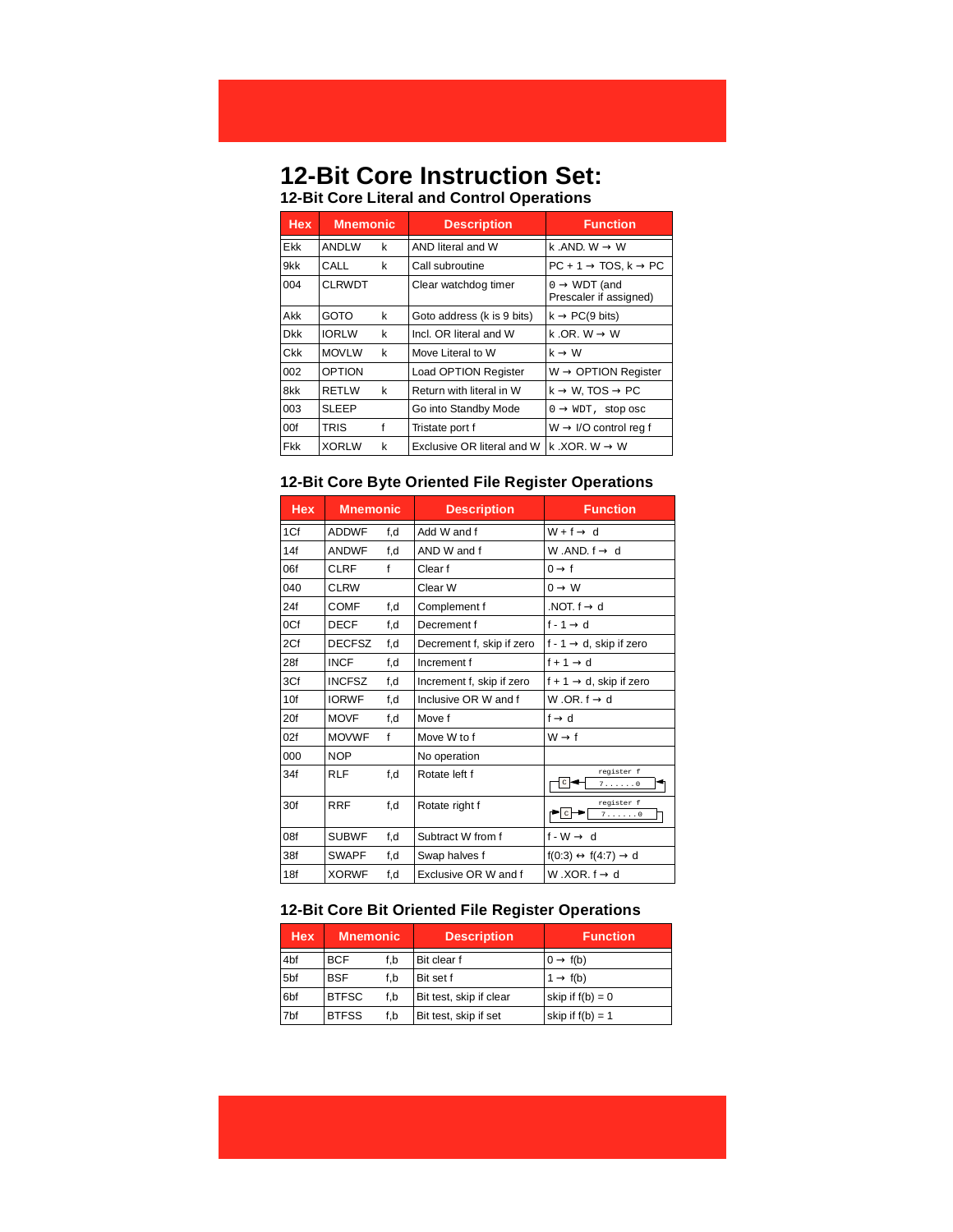## **14-Bit Core Instruction Set 14-Bit Core Literal and Control Operations**

| <b>Hex</b> | <b>Mnemonic</b> |   | <b>Description</b>            | <b>Function</b>                            |
|------------|-----------------|---|-------------------------------|--------------------------------------------|
| 3Ekk       | <b>ADDLW</b>    | k | Add literal to W              | $k + W \rightarrow W$                      |
| 39kk       | <b>ANDLW</b>    | k | AND literal and W             | k .AND, $W \rightarrow W$                  |
| 2kkk       | CALL            | k | Call subroutine               | $PC + 1 \rightarrow TOS, k \rightarrow PC$ |
| 0064       | <b>CLRWDT</b>   | Т | Clear watchdog timer          | $0 \rightarrow WDT$<br>(and Prescaler)     |
| 2kkk       | <b>GOTO</b>     | k | Goto address (k is nine bits) | $k \rightarrow PC(9 \text{ bits})$         |
| 38kk       | <b>IORLW</b>    | k | Incl. OR literal and W        | k .OR. W $\rightarrow$ W                   |
| 30kk       | <b>MOVLW</b>    | k | Move Literal to W             | $k \rightarrow W$                          |
| 0062       | <b>OPTION</b>   |   | Load OPTION register          | $W \rightarrow$ OPTION Register            |
| 0009       | <b>RETFIE</b>   |   | Return from Interrupt         | $TOS \rightarrow PC, 1 \rightarrow GIE$    |
| 34kk       | <b>RETLW</b>    | k | Return with literal in W      | $k \rightarrow W$ , TOS $\rightarrow PC$   |
| 0008       | <b>RETURN</b>   |   | Return from subroutine        | $\mathsf{TOS}\rightarrow\mathsf{PC}$       |
| 0063       | <b>SLEEP</b>    |   | Go into Standby Mode          | $0 \rightarrow WDT$ , stop oscillator      |
| 3Ckk       | <b>SUBLW</b>    | k | Subtract W from literal       | $k-W \rightarrow W$                        |
| 006f       | <b>TRIS</b>     | f | Tristate port f               | $W \rightarrow I/O$ control reg f          |
| 3Akk       | <b>XORLW</b>    | k | Exclusive OR literal and W    | k .XOR. W $\rightarrow$ W                  |

#### **14-Bit Core Byte Oriented File Register Operations**

| <b>Hex</b> | <b>Mnemonic</b> |     | <b>Description</b>        | <b>Function</b>                                              |
|------------|-----------------|-----|---------------------------|--------------------------------------------------------------|
| 07ff       | <b>ADDWF</b>    | f,d | Add W and f               | $W + f \rightarrow d$                                        |
| $05$ ff    | <b>ANDWF</b>    | f.d | AND W and f               | W .AND. $f \rightarrow d$                                    |
| 018f       | <b>CLRF</b>     | f   | Clear f                   | $0 \rightarrow f$                                            |
| 0100       | <b>CLRW</b>     |     | Clear W                   | $0 \rightarrow W$                                            |
| 09ff       | <b>COMF</b>     | f,d | Complement f              | .NOT. $f \rightarrow d$                                      |
| 03ff       | <b>DECF</b>     | f.d | Decrement f               | $f - 1 \rightarrow d$                                        |
| 0Bff       | <b>DECFSZ</b>   | f.d | Decrement f, skip if zero | f - 1 $\rightarrow$ d, skip if 0                             |
| 0Aff       | <b>INCF</b>     | f,d | Increment f               | $f + 1 \rightarrow d$                                        |
| 0Fff       | <b>INCFSZ</b>   | f,d | Increment f, skip if zero | $f + 1 \rightarrow d$ , skip if 0                            |
| 04ff       | <b>IORWF</b>    | f,d | Inclusive OR W and f      | W.OR. $f \rightarrow d$                                      |
| 08ff       | <b>MOVF</b>     | f,d | Move f                    | $f \rightarrow d$                                            |
| 008f       | <b>MOVWF</b>    | f   | Move W to f               | $W \rightarrow f$                                            |
| 0000       | <b>NOP</b>      |     | No operation              |                                                              |
| 0Dff       | <b>RLF</b>      | f.d | Rotate left f             | register f<br>$\overline{7\ldots\ldots0}$<br>$\rightarrow$ C |
| 0Cff       | <b>RRF</b>      | f,d | Rotate right f            | register f<br>$7 \ldots 0$                                   |
| 02ff       | <b>SUBWF</b>    | f,d | Subtract W from f         | $f-W \rightarrow d$                                          |
| 0Eff       | <b>SWAPF</b>    | f,d | Swap halves f             | $f(0:3) \leftrightarrow f(4:7) \rightarrow d$                |
| 06ff       | <b>XORWF</b>    | f.d | Exclusive OR W and f      | W.XOR. $f \rightarrow d$                                     |
| 1bff       | <b>BCF</b>      | f,b | Bit clear f               | $0 \rightarrow f(b)$                                         |
| 1bff       | <b>BSF</b>      | f,b | Bit set f                 | $1 \rightarrow f(b)$                                         |
| 1bff       | <b>BTFSC</b>    | f,b | Bit test, skip if clear   | skip if $f(b) = 0$                                           |
| 1bff       | <b>BTFSS</b>    | f,b | Bit test, skip if set     | skip if $f(b) = 1$                                           |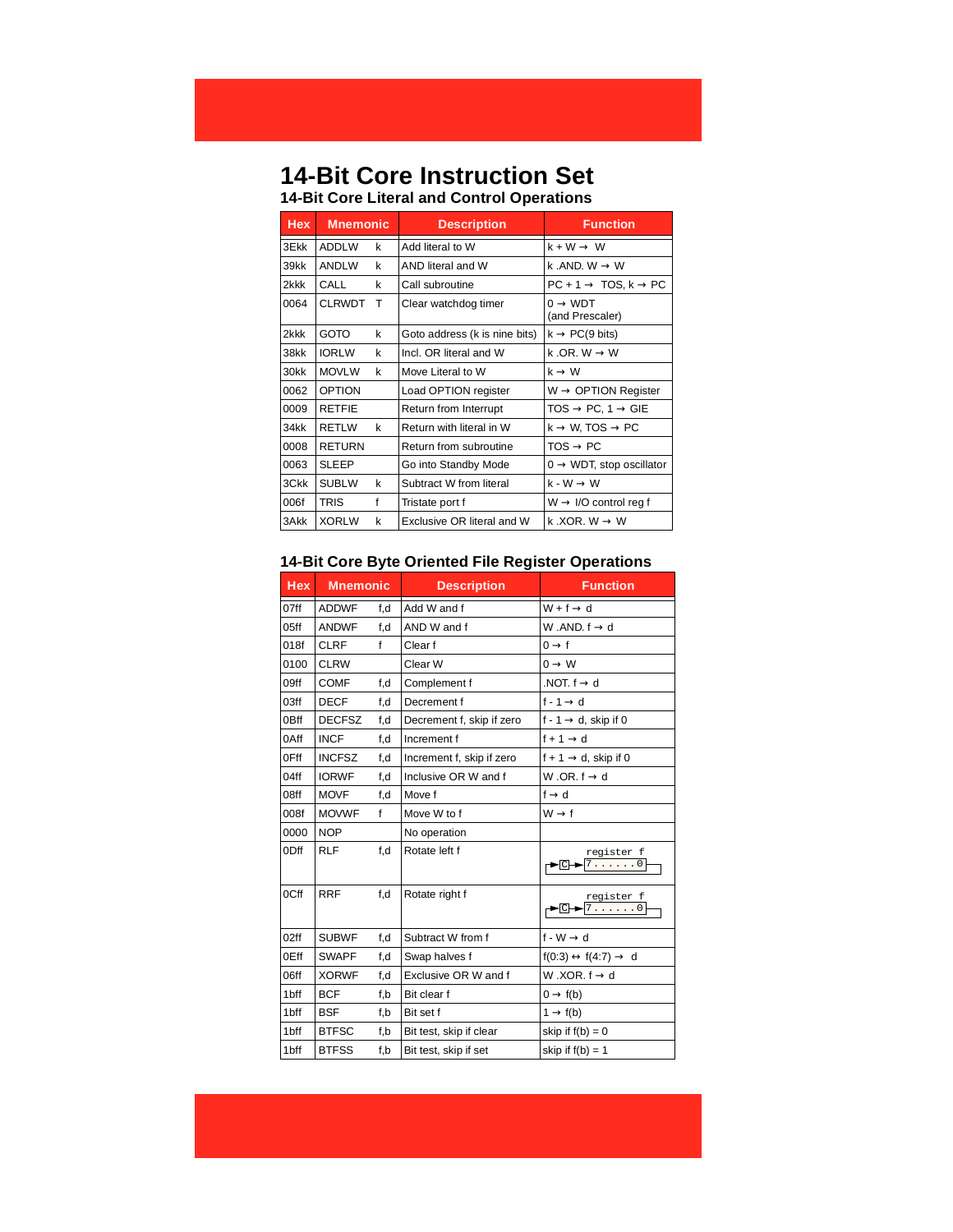## **12-Bit/14-Bit Core Special Instruction Mnemonics**

| <b>Mnemonic</b> |     | <b>Description</b>                       | <b>Equivalent</b><br><b>Operation(s)</b>        |                       | <b>Status</b> |
|-----------------|-----|------------------------------------------|-------------------------------------------------|-----------------------|---------------|
| <b>ADDCF</b>    | f,d | Add Carry to File                        | <b>BTFSC</b><br><b>INCF</b>                     | 3.0<br>f,d            | Z             |
| <b>ADDDCF</b>   | f,d | Add Digit Carry to<br>File               | <b>BTFSC</b><br><b>INCF</b>                     | 3,1<br>f,d            | Z             |
| B               | k   | <b>Branch</b>                            | <b>GOTO</b>                                     | k                     |               |
| <b>BC</b>       | k   | <b>Branch on Carry</b>                   | <b>BTFSC</b><br><b>GOTO</b>                     | 3,0<br>k              |               |
| <b>BDC</b>      | k   | Branch on Digit<br>Carry                 | <b>BTFSC</b><br>GOTO                            | 3,1<br>k              |               |
| <b>BNC</b>      | k   | Branch on No Carry                       | <b>BTFSS</b><br><b>GOTO</b>                     | 3,0<br>k              |               |
| <b>BNDC</b>     | k   | Branch on No Digit<br>Carry              | <b>BTFSS</b><br><b>GOTO</b>                     | 3,1<br>k              |               |
| <b>BNZ</b>      | k   | Branch on No Zero                        | <b>BTFSS</b><br><b>GOTO</b>                     | 3,2<br>k              |               |
| <b>BZ</b>       | k   | Branch on Zero                           | <b>BTFSC</b><br>GOTO                            | 3.2<br>k              |               |
| <b>CLRC</b>     |     | Clear Carry                              | <b>BCF</b>                                      | 3,0                   |               |
| CLRDC           |     | Clear Digit Carry                        | <b>BCF</b>                                      | 3,1                   |               |
| CLRZ            |     | Clear Zero                               | <b>BCF</b>                                      | 3.2                   |               |
| <b>LCALL</b>    | k   | Long Call                                | <b>BCF/BSF</b><br><b>BCF/BSF</b><br>CALL        | 0x0A.3<br>0x0A,4<br>k |               |
| LGOTO           | k   | Long GOTO                                | <b>BCF/BSF</b><br><b>BCF/BSF</b><br><b>GOTO</b> | 0x0A.3<br>0x0A,4<br>k |               |
| <b>MOVFW</b>    | f   | Move File to W                           | <b>MOVF</b>                                     | f, 0                  | Z             |
| <b>NEGF</b>     | f,d | Negate File                              | <b>COMF</b><br><b>INCF</b>                      | f <sub>1</sub><br>f.d | Z             |
| <b>SETC</b>     |     | Set Carry                                | <b>BSF</b>                                      | 3,0                   |               |
| <b>SETDC</b>    |     | Set Digit Carry                          | <b>BSF</b>                                      | 3,1                   |               |
| <b>SETZ</b>     |     | Set Zero                                 | <b>BSF</b>                                      | 3,2                   |               |
| <b>SKPC</b>     |     | Skip on Carry                            | <b>BTFSS</b>                                    | 3,0                   |               |
| <b>SKPDC</b>    |     | Skip on Digit Carry                      | <b>BTFSS</b>                                    | 3,1                   |               |
| <b>SKPNC</b>    |     | Skip on No Carry                         | <b>BTFSC</b>                                    | 3,0                   |               |
| <b>SKPNDC</b>   |     | Skip on No Digit<br>Carry                | <b>BTFSC</b>                                    | 3,1                   |               |
| <b>SKPNZ</b>    |     | Skip on Non Zero                         | <b>BTFSC</b>                                    | 3,2                   |               |
| <b>SKPZ</b>     |     | Skip on Zero                             | <b>BTFSS</b>                                    | 3,2                   |               |
| <b>SUBCF</b>    | f,d | Subtract Carry from<br>File              | <b>BTFSC</b><br><b>DECF</b>                     | 3.0<br>f,d            | z             |
| <b>SUBDCF</b>   | f,d | <b>Subtract Digit Carry</b><br>from File | <b>BTFSC</b><br><b>DECF</b>                     | 3,1<br>f,d            | Z             |
| <b>TSTF</b>     | f   | <b>Test File</b>                         | <b>MOVF</b>                                     | f, 1                  | Z             |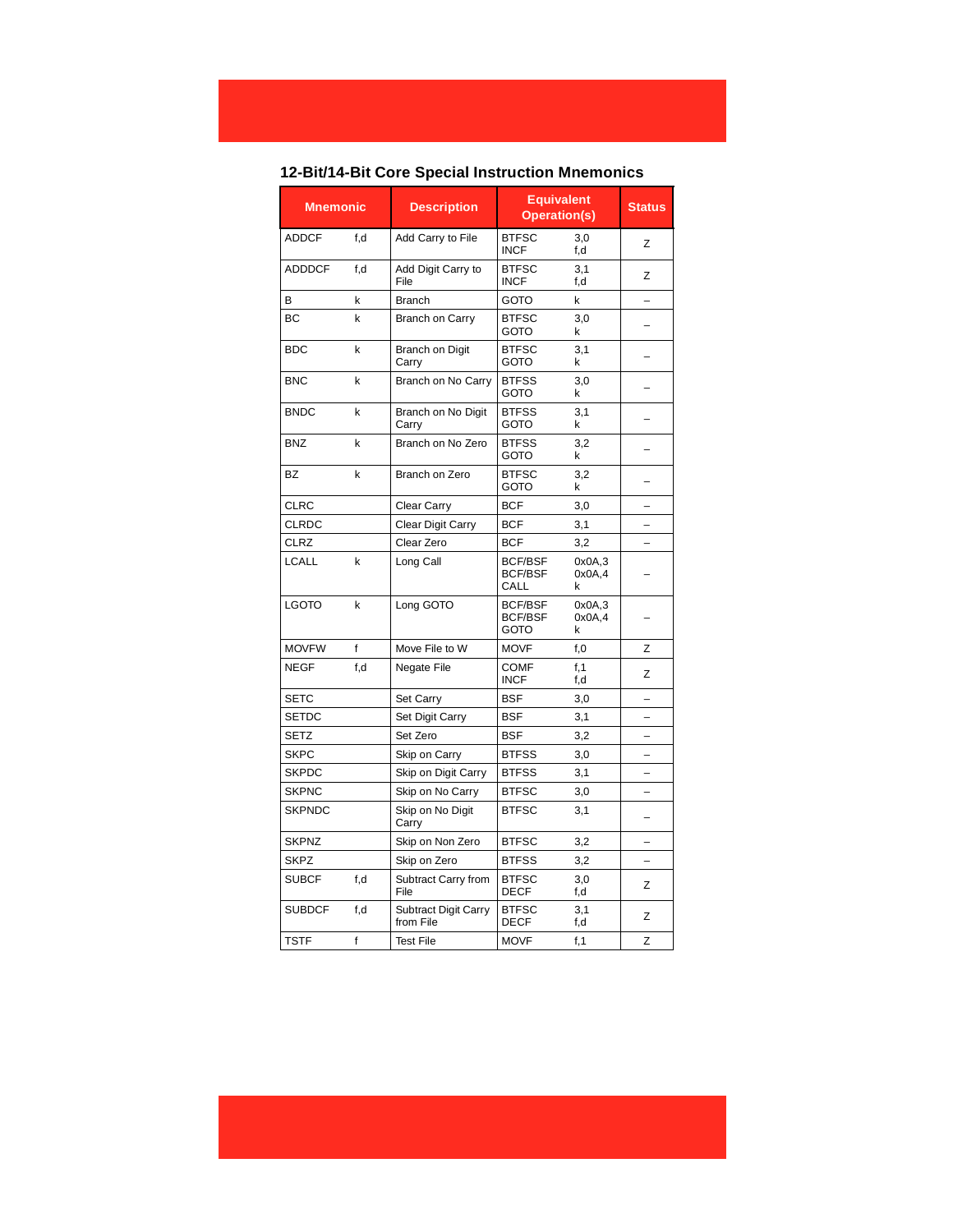

Microchip Technology Inc. 2355 West Chandler Blvd. Chandler, AZ 85224 Tel: 480.786.7200 Fax: 480.899.9210 Web Site Address: www.microchip.com

The Microchip and logo, PIC, and PICmicro are registered trademarks of Microchip Technology Incorporated in the U.S.A. and other countries. MPLAB is a trademark of Microchip Technology in the U.S.A. and other countries. 1999 Microchip Technology Incorporated. All rights reserved. Printed in the U.S.A. 4/99 DS30400D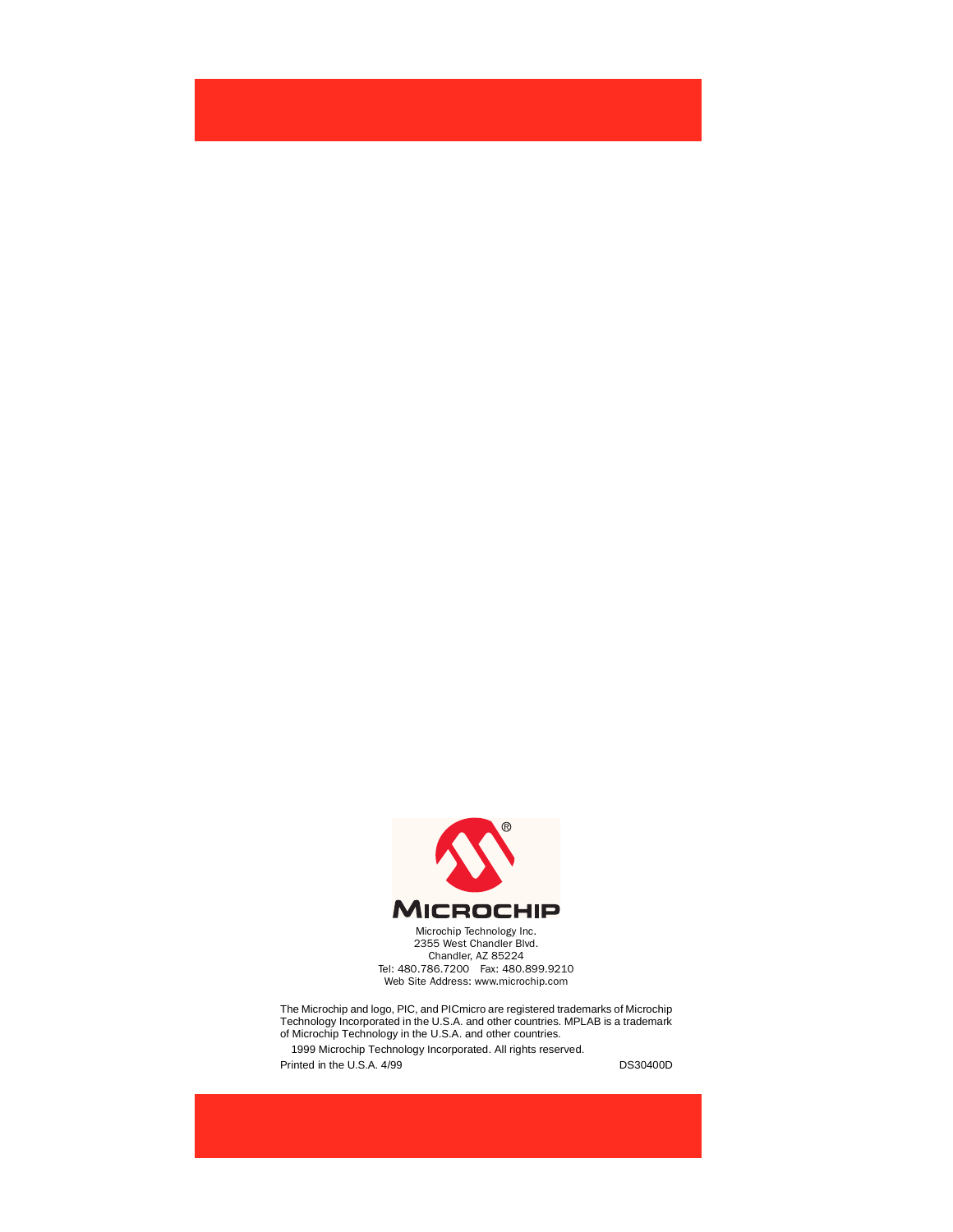#### **16-Bit Core Instruction Set 16-Bit Core Data Movement Instructions**

| <b>Hex</b> | <b>Mnemonic</b> |       | <b>Description</b>                                                                                                                                  | <b>Function</b>                                                                                                                                                                |
|------------|-----------------|-------|-----------------------------------------------------------------------------------------------------------------------------------------------------|--------------------------------------------------------------------------------------------------------------------------------------------------------------------------------|
| 6pff       | <b>MOVFP</b>    | f,p   | Move f to p                                                                                                                                         | $f \rightarrow p$                                                                                                                                                              |
| b8kk       | <b>MOVLB</b>    | k     | Move literal to BSR                                                                                                                                 | $k \rightarrow BSR(3:0)$                                                                                                                                                       |
| bakx       | <b>MOVLP</b>    | k     | Move literal to RAM<br>page select                                                                                                                  | $k \rightarrow BSR (7:4)$                                                                                                                                                      |
| 4pff       | <b>MOVPF</b>    | p,f   | Move p to f                                                                                                                                         | $p \rightarrow W$                                                                                                                                                              |
| 01ff       | <b>MOVWF</b>    | f     | Move W to F                                                                                                                                         | $W \rightarrow f$                                                                                                                                                              |
| a8ff       | TABLRD          | t.i.f | Read data from table<br>latch into file f, then<br>update table latch with<br>16-bit contents of mem-<br>ory location addressed<br>by table pointer | TBLATH $\rightarrow$ f if t=1.<br>TBLATL $\rightarrow$ f if t=0;<br>$Program(TBLPTR) \rightarrow TBLAT$ ;<br>TBLPTR $+ 1 \rightarrow$ TBLPTR if $i=1$                          |
| acff       | <b>TABLWT</b>   | t.i.f | Write data from file f to<br>table latch and then<br>write 16-bit table latch to<br>program memory loca-<br>tion addressed by<br>table pointer      | $f \rightarrow \textsf{TBLATH}$ if $t = 1$ ,<br>$f \rightarrow \text{TBLATL}$ if $t = 0$ ;<br>TBLAT $\rightarrow$ ProgMem(TBLPTR);<br>TBLPTR $+ 1 \rightarrow$ TBLPTR if $i=1$ |
| a0ff       | <b>TLRD</b>     | t,f   | Read data from table<br>latch into file f (table<br>latch unchanged)                                                                                | TBLATH $\rightarrow$ f if t = 1<br>TBLATL $\rightarrow$ f if t = 0                                                                                                             |
| a4ff       | <b>TLWT</b>     | t.f   | Write data from file f into $ f \rightarrow \text{TBLATH}$ if $t = 1$<br>table latch                                                                | $f \rightarrow \textsf{TBLATL}$ if $t = 0$                                                                                                                                     |

#### **16-Bit Core Arithmetic and Logical Instruction**

| <b>Hex</b> | <b>Mnemonic</b> |     | <b>Description</b>             | <b>Function</b>                              |
|------------|-----------------|-----|--------------------------------|----------------------------------------------|
|            | b1kk ADDLW      | k   | Add literal to W               | $(W + k) \rightarrow W$                      |
| 0eff       | <b>ADDWF</b>    | f.d | Add W to F                     | $(W + f) \rightarrow d$                      |
| 10ff       | <b>ADDWFC</b>   | f,d | Add W and Carry to f           | $(W + f + C) \rightarrow d$                  |
| b5kk       | <b>ANDLW</b>    | k   | AND Literal and W              | (W .AND. k) $\rightarrow$ W                  |
| 0aff       | <b>ANDWF</b>    | f,d | AND W with f                   | (W .AND. $f$ ) $\rightarrow$ d               |
| 28ff       | <b>CLRF</b>     | f.d | Clear f and Clear d            | $0x00 \rightarrow f, 0x00 \rightarrow d$     |
| 12ff       | <b>COMF</b>     | f,d | Complement f                   | NOT $f \rightarrow d$                        |
| 2eff       | <b>DAW</b>      | f.d | Dec. adjust W,<br>store in f,d | W adjusted $\rightarrow$ f and d             |
| 06ff       | <b>DECF</b>     | f,d | Decrement f                    | $(f - 1) \rightarrow f$ and d                |
| 14ff       | <b>INCF</b>     | f.d | Increment f                    | $(f + 1) \rightarrow f$ and d                |
| b3kk       | <b>IORLW</b>    | k   | Inclusive OR literal<br>with W | (W .OR. k) $\rightarrow$ W                   |
| 08ff       | <b>IORWF</b>    | f.d | Inclusive or W with f          | (W .OR. $f$ ) $\rightarrow$ d                |
| b0kk       | <b>MOVLW</b>    | k   | Move literal to W              | $k \rightarrow W$                            |
| bckk       | <b>MULLW</b>    | k   | Multiply literal and W         | $(k \times W) \rightarrow PH: PL$            |
| 34ff       | <b>MULWF</b>    | f   | Multiply W and f               | $(W \times f) \rightarrow PH:PL$             |
| 2cff       | <b>NEGW</b>     | f.d | Negate W,<br>store in f and d  | $(W + 1) \rightarrow f(W + 1) \rightarrow d$ |
| 1aff       | <b>RLCF</b>     | f.d | Rotate left through carry      | register f<br>$\mathsf{C}$<br>7 0            |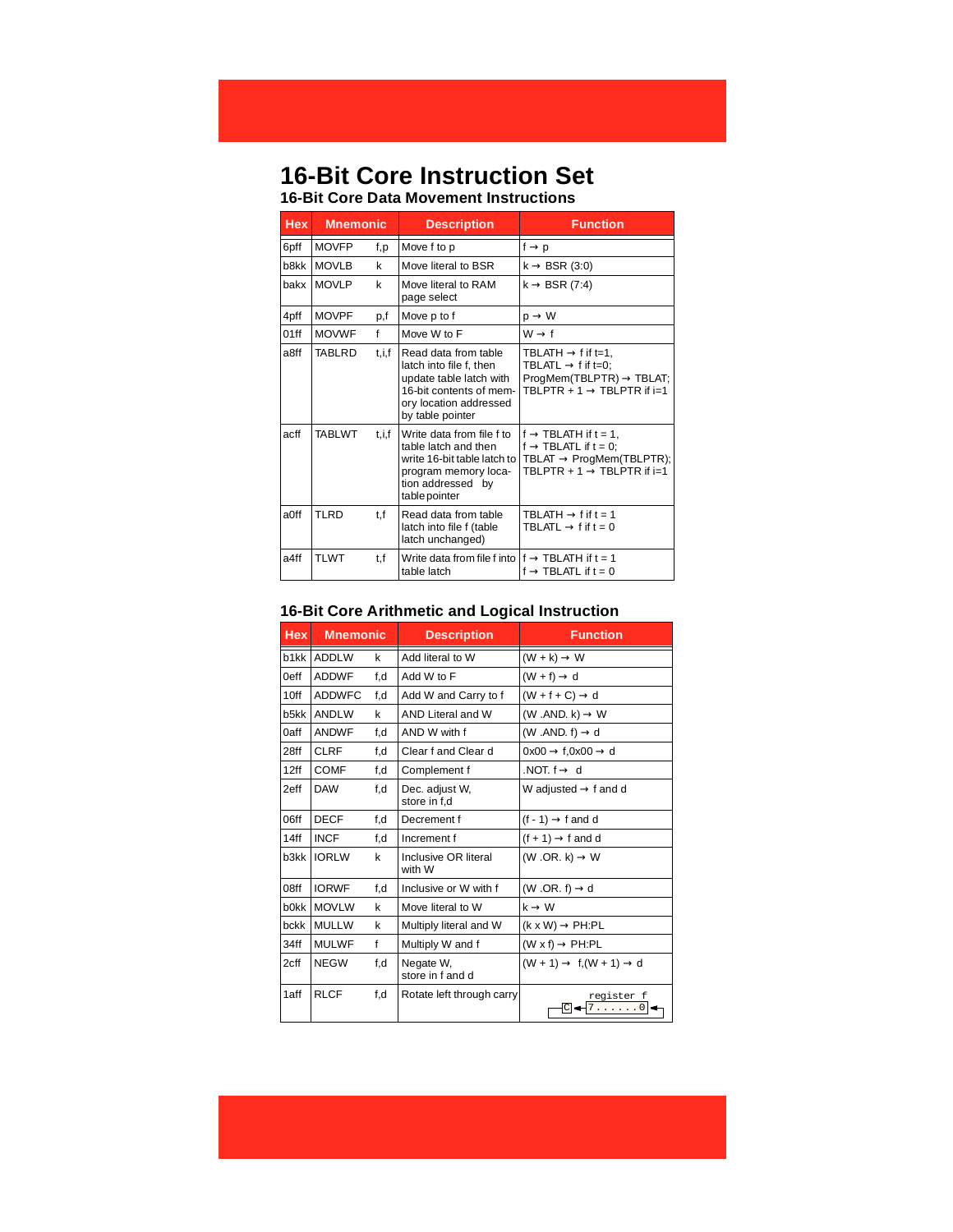#### **16-Bit Core Arithmetic and Logical Instruction (Continued)**

| <b>Hex</b> | <b>Mnemonic</b> |     | <b>Description</b>                                        | <b>Function</b>                                      |
|------------|-----------------|-----|-----------------------------------------------------------|------------------------------------------------------|
| 22ff       | <b>RLNCF</b>    | f,d | Rotate left (no carry)                                    | register f<br>$7. \ldots .0$                         |
| 18ff       | <b>RRCF</b>     | f,d | Rotate right through<br>carry                             | register f<br>7. 0                                   |
| 20ff       | <b>RRNCF</b>    | f,d | Rotate right (no carry)                                   | register f<br>7. 0                                   |
| 2aff       | <b>SETF</b>     | f,d | Set f and Set d                                           | $0$ xff $\rightarrow$ f,0xff $\rightarrow$ d         |
| b2kk       | <b>SUBLW</b>    | k   | Subtract W from literal                                   | $(k - W) \rightarrow W$                              |
| 04ff       | <b>SUBWF</b>    | f,d | Subtract W from f                                         | $(f - W) \rightarrow d$                              |
| 02ff       | <b>SUBWFB</b>   | f,d | Subtract from f with<br>borrow                            | $(f - W - c) \rightarrow d$                          |
| 1cff       | <b>SWAPF</b>    | f,d | Swap f                                                    | $f(0:3) \to d(4:7)$ ,<br>$f(4:7) \rightarrow d(0:3)$ |
| b4kk       | <b>XORLW</b>    | k   | Exclusive OR literal with $(W.XOR. k) \rightarrow W$<br>W |                                                      |
| 0cff       | <b>XORWF</b>    | f,d | Exclusive OR W with f                                     | (W.XOR. f) $\rightarrow$ d                           |

#### **16-Bit Core Bit Handling Instructions**

| <b>Hex</b> | <b>Mnemonic</b> |     | <b>Description</b>      | <b>Function</b>               |
|------------|-----------------|-----|-------------------------|-------------------------------|
| 8bff       | <b>BCF</b>      | f.b | Bit clear f             | $0 \rightarrow f(b)$          |
| 8bff       | <b>BSF</b>      | f.b | Bit set f               | $1 \rightarrow f(b)$          |
| 9bff       | <b>BTFSC</b>    | f.b | Bit test, skip if clear | skip if $f(b) = 0$            |
| 9bff       | <b>BTFSS</b>    | f.b | Bit test, skip if set   | skip if $f(b) = 1$            |
| 3bff       | <b>BTG</b>      | f,b | Bit toggle f            | .NOT. $f(b) \rightarrow f(b)$ |

#### **16-Bit Core Program Control Instructions**

| <b>Hex</b> | <b>Mnemonic</b> |     | <b>Description</b>                         | <b>Function</b>                                                                                                  |
|------------|-----------------|-----|--------------------------------------------|------------------------------------------------------------------------------------------------------------------|
| ekkk       | CALL            | k   | Subroutine call (within 8k)<br>page)       | $PC+1 \rightarrow TOS,k \rightarrow PC(12:0),$<br>$k(12:8) \rightarrow PCLATH(4:0)$ ,<br>PC(15:13) Æ PCLATH(7:5) |
| 31ff       | <b>CPFSEQ</b>   | f   | Compare f/w, skip if $f = w$               | f-W, skip if $f = W$                                                                                             |
| 32ff       | <b>CPFSGT</b>   | f   | Compare $f/w$ , skip if $f > w$            | f-W, skip if $f > W$                                                                                             |
| 30ff       | <b>CPFSLT</b>   | f   | Compare f/w, skip if f< w                  | f-W, skip if $f < W$                                                                                             |
| 16ff       | <b>DECFSZ</b>   | f,d | Decrement f, skip if 0                     | $(f-1) \rightarrow d$ , skip if 0                                                                                |
| 26ff       | <b>DCFSNZ</b>   | f,d | Decrement f, skip if not 0                 | $(f-1) \rightarrow d$ , skip if not 0                                                                            |
| ckkk       | <b>GOTO</b>     | k   | Unconditional branch<br>(within 8k)        | $k \rightarrow PC(12:0)$<br>$k(12:8) \rightarrow \text{PCLATH}(4:0)$ ,<br>$PC(15:13) \rightarrow PCLATH(7:5)$    |
| 1eff       | <b>INCFSZ</b>   | f,d | Increment f, skip if zero                  | $(f+1) \rightarrow d$ , skip if 0                                                                                |
| 24ff       | <b>INFSNZ</b>   | f,d | Increment f, skip if not zero              | $(f+1) \rightarrow d$ , skip if not 0                                                                            |
| b7kk       | <b>LCALL</b>    | k   | Long Call (within 64k)                     | $(PC+1) \rightarrow TOS$ ; $k \rightarrow PCL$ ,<br>$(PCLATH) \rightarrow PCH$                                   |
| 0005       | <b>RETFIE</b>   |     | Return from interrupt,<br>enable interrupt | $(PCLATH) \rightarrow PCH: k \rightarrow PCL$<br>$0 \rightarrow$ GLINTD                                          |
| b6kk       | <b>RETLW</b>    | k   | Return with literal in W                   | k $\rightarrow$ W, TOS $\rightarrow$ PC,<br>(PCLATH unchanged)                                                   |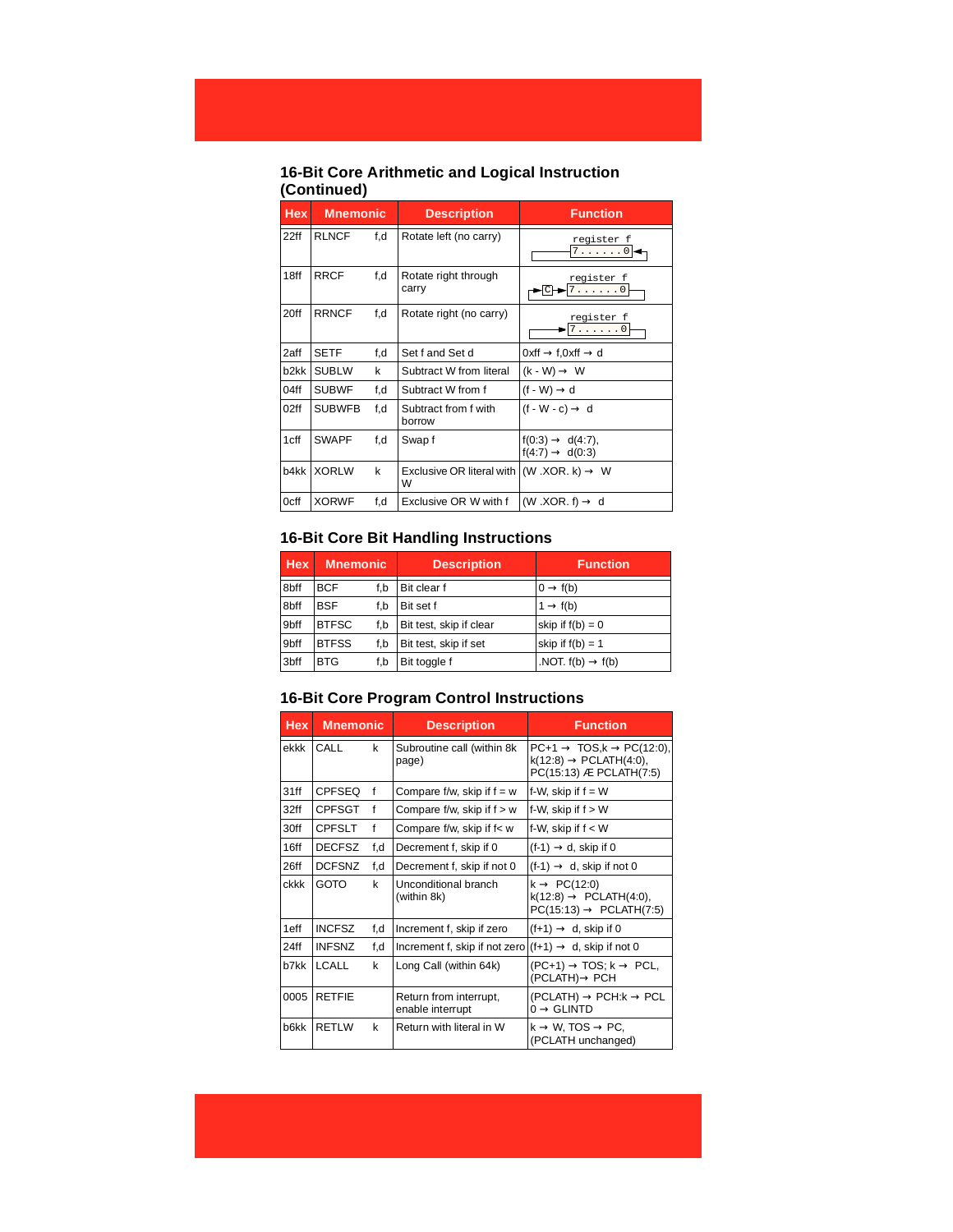#### **16-Bit Core Program Control Instructions (Continued)**

|      | <b>Hex</b> Mnemonic | <b>Description</b>     | <b>Function</b>                            |
|------|---------------------|------------------------|--------------------------------------------|
|      | 0002 RETURN         | Return from subroutine | $TOS \rightarrow PC$<br>(PCLATH unchanged) |
| 33ff | <b>TSTFSZ</b>       | Test f, skip if zero   | skip if $f = 0$                            |

#### **16-Bit Core Special Control Instructions**

| Hex | <b>Mnemonic</b> | <b>Description</b>   | <b>Function</b>                                                                                                                  |
|-----|-----------------|----------------------|----------------------------------------------------------------------------------------------------------------------------------|
|     | 0004 CLRWDT     | Clear watchdog timer | $0 \rightarrow WDT, 0 \rightarrow WDT$ prescaler,<br>$1 \rightarrow$ PD, $1 \rightarrow$ TO                                      |
|     | 0003 SLEEP      | Enter Sleep Mode     | Stop oscillator, power down,<br>$0 \rightarrow WDT$ ,<br>$0 \rightarrow WDT$ Prescaler<br>$1 \rightarrow$ PD, $1 \rightarrow$ TO |

# **Key to Enhanced 16-Bit Core Instruction Set**

| <b>Field</b>              | <b>Description</b>                                                         |  |  |
|---------------------------|----------------------------------------------------------------------------|--|--|
| <b>FILE ADDRESSES</b>     |                                                                            |  |  |
| f                         | 8-bit file register address                                                |  |  |
| fs                        | 12-bit source file register address                                        |  |  |
| fd                        | 12-bit destination file register address                                   |  |  |
| dest                      | W register if $d = 0$ ; file register if $d = 1$                           |  |  |
| r                         | 0, 1, or 2 for FSR number                                                  |  |  |
| <b>LITERALS</b>           |                                                                            |  |  |
| kk                        | 8-bit literal value                                                        |  |  |
| kb                        | 4-bit literal value                                                        |  |  |
| kc                        | bits 8-11 of 12-bit literal value                                          |  |  |
| kd                        | bits 0-7 of 12-bit literal value                                           |  |  |
| <b>OFFSETS, ADDRESSES</b> |                                                                            |  |  |
| nn                        | 8-bit relative offset (signed, 2's complement)                             |  |  |
| nd                        | 11-bit relative offset (signed, 2's complement)                            |  |  |
| ml                        | bits 0-7 of 20-bit program memory address                                  |  |  |
| mm                        | bits 8-19 of 20-bit program memory address                                 |  |  |
| <b>BITS</b>               |                                                                            |  |  |
| $\mathbf b$               | bits 9-11; bit address                                                     |  |  |
| d                         | bit 9; 0=W destination; 1=f destination                                    |  |  |
| a                         | bit 8; 0=access block; 1=BSR selects bank                                  |  |  |
| s                         | bit 0 (bit 8 for CALL); 0=no update; 1(fast)=update/save<br>W. STATUS, BSR |  |  |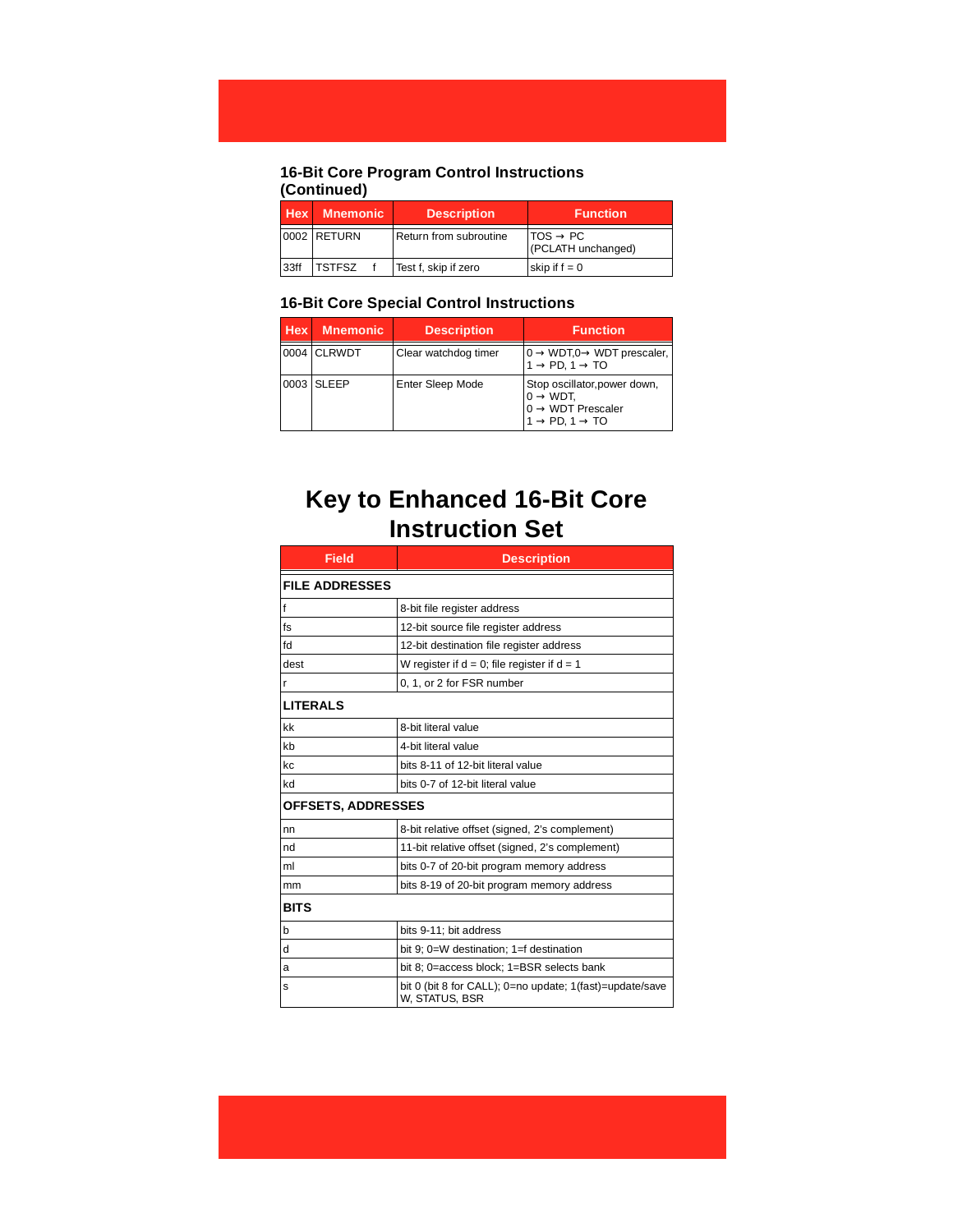# **Enhanced 16-Bit Core Instruction Set**

## **Enhanced 16-Bit Core Literal Operations**

| <b>Hex</b>               | <b>Mnemonic</b> |         | <b>Description</b>                          | <b>Function</b>                                                                                                                                                                                                              |
|--------------------------|-----------------|---------|---------------------------------------------|------------------------------------------------------------------------------------------------------------------------------------------------------------------------------------------------------------------------------|
| $0$ F $kk$               | <b>ADDLW</b>    | kk      | ADD literal to WREG                         | $W+kk \rightarrow W$                                                                                                                                                                                                         |
| $0B$ kk                  | <b>ANDLW</b>    | kk      | AND literal with WREG                       | W .AND. $kk \rightarrow W$                                                                                                                                                                                                   |
| 0004                     | <b>CLRWD</b>    |         | Clear Watchdog Timer                        | $0 \rightarrow WDT$ , $0 \rightarrow WDT$<br>postscaler,<br>$1 \rightarrow \text{TO}, 1 \rightarrow \text{PD}$                                                                                                               |
| 0007                     | <b>DAW</b>      |         | Decimal Adjust WREG                         | if $W < 3:0 > 9$ or $DC = 1$ ,<br>$W < 3:0 > +6 \rightarrow W < 3:0 >$ .<br>else $W<3:0> \rightarrow W<3:0>$ ;<br>if $W < 7:4 > 9$ or $C = 1$ ,<br>$W < 7:4 > +6 \rightarrow W < 7:4 >$<br>else W<7:4> $\rightarrow$ W<7:4>: |
| $09$ kk                  | <b>IORLW</b>    | kk      | Inclusive OR literal with<br>WREG           | W .OR. $kk \rightarrow W$                                                                                                                                                                                                    |
| EEkc<br>F <sub>0kd</sub> | <b>IFSR</b>     | r,kd:kc | Load 12-bit Literal to<br>FSR (second word) | $kd$ ·kc $\rightarrow$ FSRr                                                                                                                                                                                                  |
| 01kb                     | <b>MOVLB</b>    | kb      | Move literal to low<br>nibble in BSR        | $kh \rightarrow BSR$                                                                                                                                                                                                         |
| $0E$ kk                  | <b>MOVLW</b>    | kk      | Move literal to WREG                        | $kk \rightarrow W$                                                                                                                                                                                                           |
| $OD$ <i>kk</i>           | <b>MULLW</b>    | kk      | Multiply literal with<br>WREG               | W * kk $\rightarrow$ PRODH: PRODL                                                                                                                                                                                            |
| $08$ kk                  | <b>SUBLW</b>    | kk      | Subtract W from literal                     | $kk-W \rightarrow W$                                                                                                                                                                                                         |
| $0$ A $kk$               | <b>XORLW</b>    | kk      | <b>Exclusive OR literal</b><br>with WREG    | W.XOR. $kk \rightarrow W$                                                                                                                                                                                                    |

#### **Enhanced 16-Bit Core Memory Operations**

| <b>Hex</b> | <b>Mnemonic</b> | <b>Description</b>                        | <b>Function</b>                                                                     |
|------------|-----------------|-------------------------------------------|-------------------------------------------------------------------------------------|
| 0008       | TRI RD*         | Table Read (no change<br>to TBLPTR)       | Prog Mem<br>$(TBLPTR) \rightarrow TABLAT$                                           |
| 0009       | TRI RD*+        | Table Read<br>(post-increment<br>TBLPTR)  | Prog Mem<br>$(TBLPTR) \rightarrow TABLAT$<br>TBLPTR +1 $\rightarrow$ TBLPTR         |
| 000A       | TBLRD*-         | Table Read<br>(post-decrement<br>TBLPTR)  | Prog Mem (TBLPTR) $\rightarrow$<br><b>TARI AT</b><br>TBLPTR $-1 \rightarrow$ TBLPTR |
| 000B       | TBLRD+*         | Table Read<br>(pre-increment<br>TBLPTR)   | TBLPTR $+1 \rightarrow$ TBLPTR<br>Prog Mem (TBLPTR) $\rightarrow$<br><b>TARI AT</b> |
| 000C       | TBLWT*          | Table Write (no change<br>to TBLPTR)      | TABLAT $\rightarrow$ Prog<br>Mem(TBLPTR)                                            |
| 000D       | TBLWT*+         | Table Write<br>(post-increment<br>TBLPTR) | $TABLAT \rightarrow Proq$<br>Mem(TBLPTR)<br>TRI PTR $+1 \rightarrow$ TRI PTR        |
| 000E       | TBLWT*-         | Table Write<br>(post-decrement<br>TBLPTR) | $TABLAT \rightarrow Proq$<br>Mem(TBLPTR)<br>TBLPTR -1 $\rightarrow$ TBLPTR          |
| 000F       | TBLWT+*         | Table Write<br>(pre-increment<br>TBLPTR)  | TBLPTR $+1 \rightarrow$ TBLPTR<br>$TABLAT \rightarrow Proq$<br>Mem(TBLPTR)          |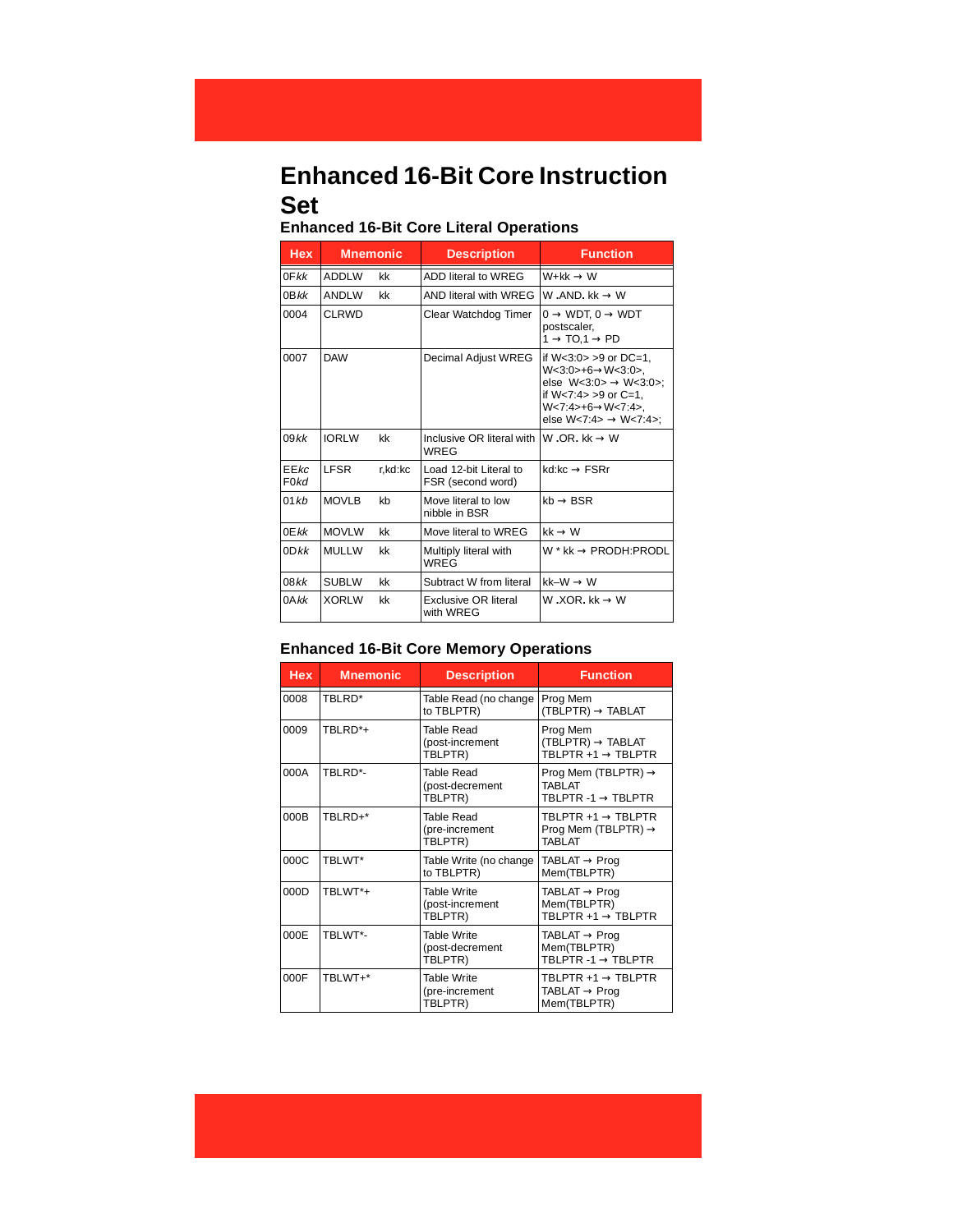## **Enhanced 16-Bit Core Control Operations**

| <b>Hex</b>         | <b>Mnemonic</b> |         | <b>Description</b>                                    | <b>Function</b>                                                                                                                                                                     |
|--------------------|-----------------|---------|-------------------------------------------------------|-------------------------------------------------------------------------------------------------------------------------------------------------------------------------------------|
| E2nn               | ВC              | nn      | Relative Branch if<br>Carry                           | if C=1, PC+2+2*nn $\rightarrow$ PC,<br>else PC+2→PC                                                                                                                                 |
| E6nn               | <b>BN</b>       | nn      | Relative Branch if<br>Negative                        | if N=1. PC+2+2*nn→PC.else<br>$PC+2\rightarrow PC$                                                                                                                                   |
| E <sub>3</sub> nn  | <b>BNC</b>      | nn      | Relative Branch if Not<br>Carry                       | if C=0, $PC+2+2*nn \rightarrow PC$ ,<br>else PC+2→PC                                                                                                                                |
| E7nn               | <b>BNN</b>      | nn      | Relative Branch if Not<br>Negative                    | if N=0, $PC+2+2*nn \rightarrow PC$ ,<br>else PC+2→PC                                                                                                                                |
| E <sub>5</sub> nn  | <b>BNOV</b>     | nn      | Relative Branch if Not<br>Overflow                    | if OV=0, PC+2+2*nn→PC,<br>else PC+2→PC                                                                                                                                              |
| E1nn               | <b>BNZ</b>      | nn      | Relative Branch if Not<br>Zero                        | if $Z=0$ , $PC+2+2*nn \rightarrow PC$ ,<br>else PC+2→PC                                                                                                                             |
| E4nn               | <b>BOV</b>      | nn      | Relative Branch if<br>Overflow                        | if OV=1, PC+2+2*nn→PC,<br>else PC+2→PC                                                                                                                                              |
| D <sub>0</sub> nd  | <b>BRA</b>      | nd      | Unconditional relative<br>branch                      | $PC+2+2*nd \rightarrow PC$                                                                                                                                                          |
| E <sub>0</sub> nn  | <b>BZ</b>       | nn      | Relative Branch if<br>Zero                            | if $Z=1$ , $PC+2+2*nn \rightarrow PC$ ,<br>else PC+2→PC                                                                                                                             |
| ECml<br><b>Fmm</b> | CALL            | mm:ml,s | Absolute Subroutine<br>Call (second word)             | $PC+4 \rightarrow TOS$ ,<br>$mm:ml \rightarrow PC<20:1$ ,<br>if s=1, $W \rightarrow WS$ ,<br>$STATUS \rightarrow STATUSS$<br>$BSR \rightarrow BSSRS$                                |
| EFml<br>Fmm        | <b>GOTO</b>     | mm:ml   | Absolute Branch<br>(second word)                      | $mm:ml \rightarrow PC<20:1>$                                                                                                                                                        |
| 0000               | <b>NOP</b>      |         | No Operation                                          | No operation                                                                                                                                                                        |
| 0006               | <b>POP</b>      |         | Pop Top/stack                                         | $TOS-1 \rightarrow TOS$                                                                                                                                                             |
| 0005               | <b>PUSH</b>     |         | Push Top/stack                                        | $PC +2 \rightarrow TOS$                                                                                                                                                             |
| D8nd               | <b>RCALL</b>    | nd      | <b>Relative Subroutine</b><br>Call                    | $PC+2 \rightarrow TOS$<br>PC+2+2*nd→PC                                                                                                                                              |
| 00FF               | <b>RESET</b>    |         | Generate a Reset<br>(same as MCR reset)               | same as MCLR reset                                                                                                                                                                  |
| 0010               | <b>RETFIE</b>   | s       | Return from interrupt<br>(and enable inter-<br>rupts) | $TOS \rightarrow PC, 1 \rightarrow GIE/GIEH$<br>or PEIE/GIEL,<br>if s=1, $WS \rightarrow W$ ,<br>$STATUSS \rightarrow STATUS$<br>$BSRS \rightarrow BSR$ ,<br>PCLATU/PCLATH unchngd. |
| $0C$ kk            | RETLW           | kk      | Return from<br>subroutine, literal in W               | $kk \rightarrow W$                                                                                                                                                                  |
| 0012               | <b>RETURN S</b> |         | Return from<br>subroutine                             | TOS $\rightarrow$ PC, if s=1, WS $\rightarrow$ W,<br>$STATUSS \rightarrow STATUS.$<br>$BSRS \rightarrow BSR$ ,<br>PCLATU/PCLATH are<br>unchanged                                    |
| 0003               | <b>SLEEP</b>    |         | Enter SLEEP Mode                                      | $0 \rightarrow WDT$ , $0 \rightarrow WDT$<br>postscaler,<br>$1 \rightarrow$ TO, 0 $\rightarrow$ PD                                                                                  |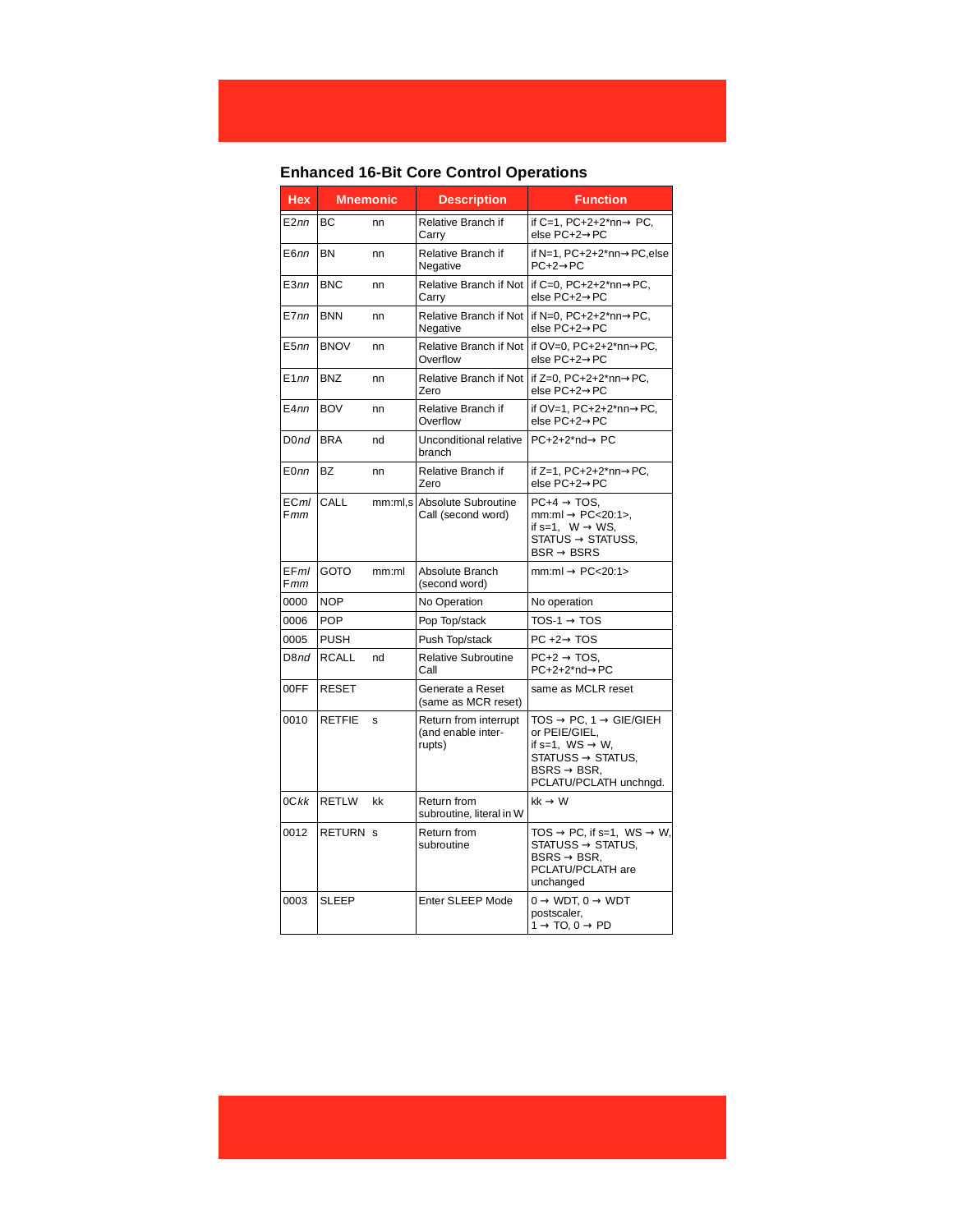#### **Enhanced 16-Bit Core Bit Operations**

| Hex.       | <b>Mnemonic</b> |       | <b>Description</b>           | <b>Function</b>                                                        |
|------------|-----------------|-------|------------------------------|------------------------------------------------------------------------|
| 9bf        | <b>BCF</b>      | f,b,a | <b>Bit Clear f</b>           | $0 \rightarrow f$ < b >                                                |
| 8bf        | <b>BSF</b>      | f,b,a | Bit Set f                    | $1 \rightarrow f$ < b >                                                |
| <b>Bbf</b> | <b>BTFSC</b>    | f,b,a | Bit test f,<br>skip if clear | if $f$<br>b>=0, PC+4 $\rightarrow$ PC,<br>else $PC + 2 \rightarrow PC$ |
| Abf        | <b>BTFSS</b>    | f,b,a | Bit test f,<br>skip if set   | if $f$<br>b>=1, PC+4 $\rightarrow$ PC,<br>else $PC + 2 \rightarrow PC$ |
| 7bf        | <b>BTG</b>      | f,b,a | Bit Toggle f                 | $f$<br>$\leftrightarrow$ $f$<br>$\lt$ b>                               |

### **Enhanced 16-Bit Core File Register Operation**

| <b>Hex</b> | <b>Mnemonic</b> |       | <b>Description</b>                          | <b>Function</b>                                                                                  |
|------------|-----------------|-------|---------------------------------------------|--------------------------------------------------------------------------------------------------|
| 24f        | <b>ADDWF</b>    | f.d.a | ADD WREG to f                               | $W + f \rightarrow$ dest                                                                         |
| 20f        | <b>ADDWFC</b>   | f.d.a | ADD WREG and                                | $W + f + C \rightarrow dest$                                                                     |
|            |                 |       | Carry bit to f                              |                                                                                                  |
| 14f        | <b>ANDWF</b>    | f.d.a | AND WREG with f                             | W.AND. $f \rightarrow$ dest                                                                      |
| 6Af        | <b>CLRF</b>     | f.a   | Clear f                                     | $0 \rightarrow f$                                                                                |
| 1Cf        | <b>COMF</b>     | f.d.a | Complement f                                | $f \rightarrow$ dest                                                                             |
| 62f        | <b>CPFSEQ</b>   | f,a   | Compare f with<br>WREG,<br>skip if f=WREG   | f-W, if f=W, $PC+4 \rightarrow PC$<br>else PC+2 $\rightarrow$ PC                                 |
| 64f        | <b>CPFSGT</b>   | f,a   | Compare f with<br>WREG.<br>skip if f > WREG | f-W, if $f > W$ , PC+4 $\rightarrow$ PC<br>else $PC+2 \rightarrow PC$                            |
| 60f        | <b>CPFSLT</b>   | f.a   | Compare f with<br>WREG,<br>skip if f < WREG | f-W, if $f < W$ , PC+4 $\rightarrow$ PC<br>else $PC+2 \rightarrow PC$                            |
| 04f        | <b>DECF</b>     | f,d,a | Decrement f                                 | $f-1 \rightarrow dest$                                                                           |
| 2Cf        | <b>DECFSZ</b>   | f.d.a | Decrement f,<br>skip if 0                   | $f-1 \rightarrow$ dest, if dest=0,<br>$PC+4 \rightarrow PC$<br>else PC+2 $\rightarrow$ PC        |
| 4Cf        | <b>DCFSNZ</b>   | f.d.a | Decrement f,<br>skip if not 0               | f-1 $\rightarrow$ dest. if dest $\neq$ 0.<br>$PC+4 \rightarrow PC$<br>else $PC+2 \rightarrow PC$ |
| 28f        | <b>INCF</b>     | f,d,a | Increment f                                 | $f+1 \rightarrow$ dest                                                                           |
| 3Cf        | <b>INCFSZ</b>   | f.d.a | Increment f,<br>skip if 0                   | $f+1 \rightarrow$ dest, if dest=0,<br>$PC+4 \rightarrow PC$<br>else PC+2 $\rightarrow$ PC        |
| 48f        | <b>INFSNZ</b>   | f.d.a | Increment f,<br>skip if not 0               | f+1 $\rightarrow$ dest, if dest $\neq$ 0,<br>$PC+4 \rightarrow PC$<br>else PC+2 $\rightarrow$ PC |
| 10f        | <b>IORWF</b>    | f.d.a | Inclusive OR WREG<br>with f                 | W.OR. $f \rightarrow$ dest                                                                       |
| 50f        | <b>MOVF</b>     | f,d,a | Move f                                      | $f \rightarrow$ dest                                                                             |
| Cfs<br>Ffd | <b>MOVFF</b>    | fs,fd | Move fs (first word) to<br>fd (second word) | $fs \rightarrow fd$                                                                              |
| 6Ef        | <b>MOVWF</b>    | f.a   | Move WREG to f                              | $W \rightarrow f$                                                                                |
| 02f        | <b>MULWF</b>    | f,a   | Multiply WREG with f                        | $W^*$ f $\rightarrow$ PRODH: PRODL                                                               |
| 6Cf        | <b>NEGF</b>     | f.a   | Negate f                                    | $f + 1 \rightarrow PRODH:PRODL$                                                                  |
| 34f        | RLCF            | f,d,a | Rotate left f through<br>Carry              | register f<br>-⊡ <del>&lt;+ 1</del> 7 0 <del>  &lt;</del>                                        |
| 44f        | <b>RLNCF</b>    | f,d,a | Rotate left f (no carry)                    | register f<br>7. 0                                                                               |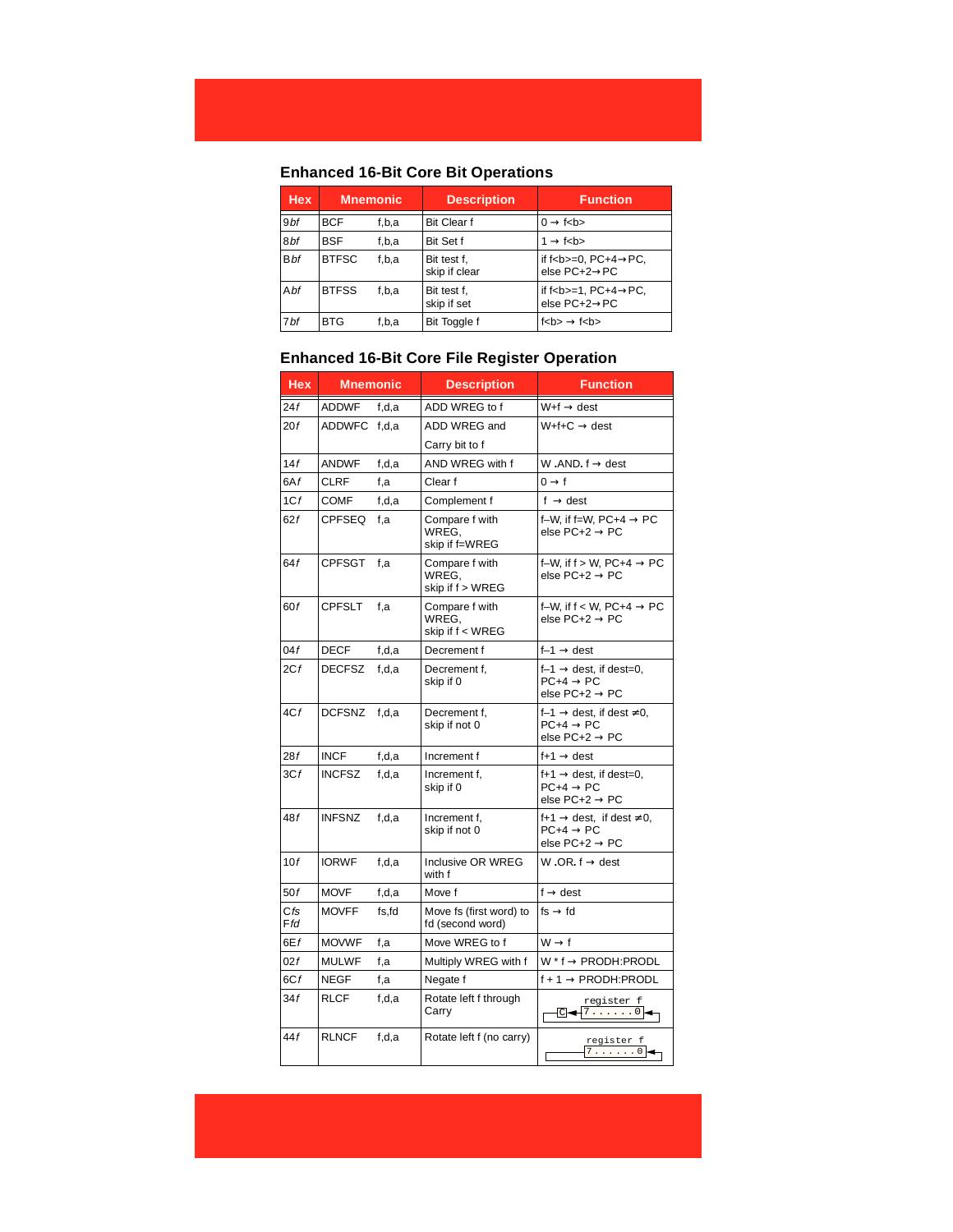#### **Enhanced 16-Bit Core File Register Operation (Continued)**

| <b>Hex</b> | <b>Mnemonic</b> |       | <b>Description</b>                                            | <b>Function</b>                                                          |
|------------|-----------------|-------|---------------------------------------------------------------|--------------------------------------------------------------------------|
| 30f        | <b>RRCF</b>     | f,d,a | Rotate right f through<br>Carry                               | register f<br>7. 0                                                       |
| 40f        | <b>RRNCF</b>    | f,d,a | Rotate right f (no carry)                                     | register f<br>7. 0                                                       |
| 68f        | <b>SETF</b>     | f.a   | Set f                                                         | $0xFF \rightarrow f$                                                     |
| 54f        | <b>SUBFWB</b>   | f,d,a | Subtract f from WREG<br>with Borrow                           | $W-F-C \rightarrow dest$                                                 |
| 5Cf        | <b>SUBWF</b>    | f,d,a | Subtract WREG from f                                          | $f-W \rightarrow dest$                                                   |
| 58f        | <b>SUBWFB</b>   | f,d,a | Subtract WREG from f $If-W-C \rightarrow dest$<br>with Borrow |                                                                          |
| 38f        | <b>SWAPF</b>    | f,d,a | Swap nibbbles of f                                            | $f<3:0> \rightarrow$ dest $<7:4>$ ,<br>$f<7:4> \rightarrow$ dest $<3:0>$ |
| 66f        | <b>TSTFSZ</b>   | f.a   | Test f, skip if 0                                             | $PC+4 \rightarrow PC$ , if f=0, else<br>$PC+2 \rightarrow PC$            |
| 18f        | <b>XORWF</b>    | f,d,a | <b>Exclusive OR WREG</b><br>with f                            | W.XOR. $f \rightarrow$ dest                                              |

## **PIC18CXXX Core Special Function Register Files**

| <b>PRODH</b>      | FF4             | INDF1              | FE7             |
|-------------------|-----------------|--------------------|-----------------|
| <b>PRODL</b>      | FF <sub>3</sub> | POSTINC1           | FE <sub>6</sub> |
| <b>TOSU</b>       | <b>FFF</b>      | POSTDEC1           | FE <sub>5</sub> |
| TOSH              | <b>FFE</b>      | PREINC1            | FE4             |
| <b>TOSL</b>       | <b>FFD</b>      | PLUSW1             | FE3             |
| <b>STKPTR</b>     | <b>FFC</b>      | FSR <sub>1</sub> H | FE <sub>2</sub> |
| <b>PCLATU</b>     | <b>FFB</b>      | FSR <sub>1</sub> L | FE <sub>1</sub> |
| <b>PCLATH</b>     | <b>FFA</b>      | INDF <sub>2</sub>  | <b>FDF</b>      |
| <b>PCL</b>        | FF <sub>9</sub> | POSTINC2           | <b>FDE</b>      |
| <b>TBLPTRU</b>    | FF <sub>8</sub> | POSTDEC2           | <b>FDD</b>      |
| <b>TBLPTRH</b>    | FF7             | PREINC2            | <b>FDC</b>      |
| <b>TBLPTRL</b>    | FF <sub>6</sub> | PLUSW2             | <b>FDB</b>      |
| <b>TABLAT</b>     | FF <sub>5</sub> | FSR <sub>2</sub> H | <b>FDA</b>      |
| INDF <sub>0</sub> | <b>FEF</b>      | FSR <sub>2</sub> L | FD <sub>9</sub> |
| POSTINC0          | <b>FEE</b>      | <b>WREG</b>        | FE <sub>8</sub> |
| POSTDEC0          | <b>FED</b>      | <b>BSR</b>         | FE <sub>0</sub> |
| PREINC0           | <b>FEC</b>      | <b>STATUS</b>      | FD <sub>8</sub> |
| PLUSW0            | <b>FEB</b>      | <b>INTCON</b>      | FF <sub>2</sub> |
| <b>FSR0H</b>      | <b>FEA</b>      | INTCON2            | FF <sub>1</sub> |
| <b>FSR0L</b>      | FE9             | INTCON3            | FF <sub>0</sub> |